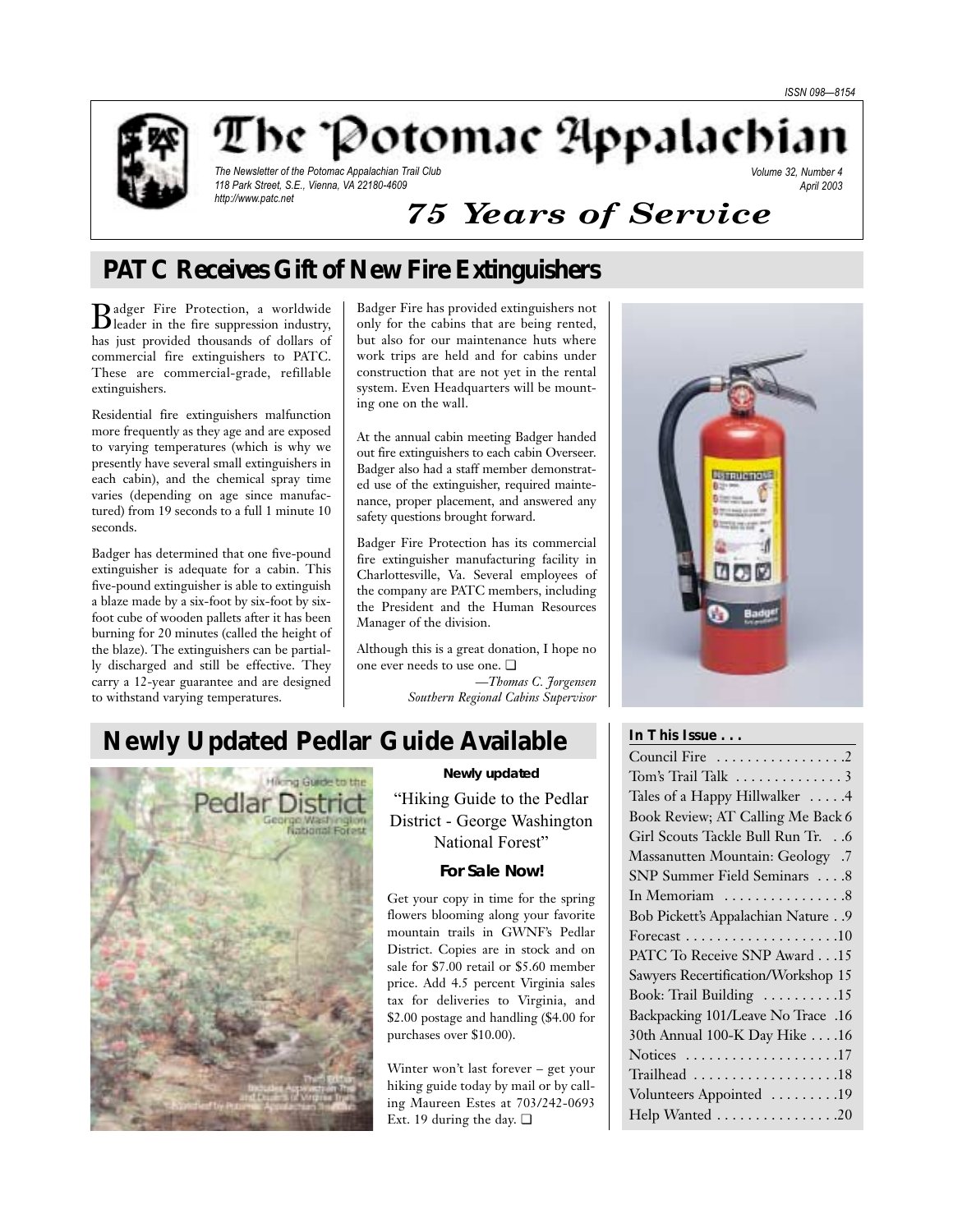### **Council Members, Chairs and** *PA* **Staff**

### **Officers**

**President:** Tom Johnson (johnts3@juno.com) Weekdays, Reston, Va, ph. 703/435-2755 Weekends, Front Royal, ph. 540/622-6422 **VP Volunteerism:** Mickey McDermott **VP Operations:** Fred "Hop" Long **Treasurer:** Gerhard Salinger **Secretary:** Georgeann Smale (gsmale99@yahoo.com) **Supervisor of Trails:** Liles Creighton **Supervisor of Membership:** Susan Nelson **Supervisor of Land Management:** Chris Mangold **Supervisor of Facilities:** Larry Marcoux **Supervisor of Education, Information, and Activities:** Mal Fordham (mfordham@erols.com)

**General Counsel:** Charles Sloan

### **Sections/Chapters**

**Mountaineering Section:** Mack Muir **SMRG:** Peter Pennington **Ski Touring Section:** Steve Brickel **North Chapter:** Pete Brown **N. Shenandoah Valley Chapter:** Gerry Boyd **S. Shenandoah Valley Chapter:** John Held **Charlottesville Chapter:** John Shannon **West Virginia Chapter:** Judy Smoot

### **Standing Committee Chairs (Council Members)**

**AT Corridor Monitoring:** Tom Lupp **Blackburn Trail Center:** Chris Brunton **Budget:** David White **Cabins Operations:** Mel Merritt **Cabin Construction:** Charlie Graf **Conservation:** Mary Margaret Sloan **Grants & Donations:** Susan Nelson **Endowment:** Don Price **Finance:** Gerhard Salinger **Hikes:** Karen Brown & Lee Sheaffer **Internet Services:** Stephen Raia **Land Management:** Chris Mangold **Legal:** Charles Sloan **Maps:** Dave Pierce **Maryland Appalachian Trail Management Committee:** Charlie Graf *Potomac Appalachian:* Linda Shannon-Beaver **Public Affairs:** Vacant **Publications:** Laura Starling **Sales:** Paul Dery **Shelters:** Frank Turk **Trail Lands Acquisition:** Phil Paschall **Trail Patrol:** Kumait Jawdat **Tuscarora Trail Land Management:**

Lloyd MacAskill **Special Committees/Ongoing Activities Archives & Library:** Carol Niedzialek **Cabin Reservations:** Shakuntala Ghare **Communications Team:** Mike Sutherland **Deputy Finance Committee Chair:** John Ferguson

**Deputy Supervisor of Trails:** Vacant **Headquarters Facility:** Orron Kee **Information/Sales Desks:** Annetta DePompa **Medical:** Vacant **Shelters, Cabins, & Cabins Land Fund:** Larry Marcoux **SNP Boundary Trailheads Study Group:** Mark Holland **Tuscarora Trail Shenandoah Valley Project:** Phoebe Kilby & Larry Bradford

### *Potomac Appalachian*

**Chief Editor:** Linda Shannon-Beaver PA@patc.net **Features Editor:** Joanne Erickson **Forecast Editor:** Suzie Shannon PA-Forecast@patc.net

# **Council Fire**

The Potomac Appalachian Trail Club's regularly scheduled Council Meeting was held Feb. 11, 2003, at Club Headquarters. President Tom Johnson exhibited photos sent to him by Club member Mr. Pulley, showing aerial views of the Vining Tract, taken this winter. The photos will be put in the Archives. Tom also announced a desire to form a Club History Committee, an idea suggested by Phil Paschall and endorsed by Tom. Interested members please contact Tom. He also reported progress in seeking National Recreation Trail designation for the Massanutten Trail; the process may be completed as early as the end of 2003.

Administrator Wilson Riley reported that Pamela Underhill, the Appalachian National Scenic Trail Park Manager, would present awards at the Park's biennial conference for 25- and 50-year active volunteer service by an individual. Please submit eligible member names to Wilson. Wilson also gave an update on the President's Ranger Corps. Twenty individuals in PATC are eligible for the 4,000-hour corps. He announced educational opportunities are available with the Center for Nonprofits. Opportunities are available to learn advocacy, board management, public relations, and numerous other topics. Please contact him if interested.

# **Grants and Donations**

The Club received the final award from the Phillip Stone estate, in the amount of \$6,448.26. The Club also received a check for \$500 from ExxonMobil, as a matching grant for volunteer work with PATC by ExxonMobil employee Michael Wilson.

### **Trails and Lands**

Vice President-Operations Hop Long reported he will reconstitute the dormant committee for the Tuscarora Trail. He announced two chainsaw classes to be held in April. See page 15 for more information on these classes.

Supervisor of Trails Liles Creighton spoke on the proposed Forest Service safety training requirements. He informed Council of some of the details and the difficulties these standards could impose on Overseers. He will keep Council posted on developments.

AT Corridor Manager Tom Lupp reported that he and Wilson Riley are working on the local management plan update. It was last revised in 1999. He also announced there would be an advanced corridor monitor training session in November, led by Chris Florak, of the ATC boundary maintenance program.

### **Facilities**

Supervisor of Facilities Larry Marcoux notified Council that a committee would be formed to examine the potential sale of the Headquarters property. He asked for volunteers with experience in commercial real estate. Interested members can contact Larry.

*See Council Fire, page 3*



**Membership/Cabin Coordinator:** Pat Fankhauser (Ext. 17) e-mail: pfankhauser@patc.net **Sales Coordinator:** Maureen Estes (Ext. 19) e-mail: mestes@patc.net

**Bus/Metro Directions to Headquarters:** When taking Metro Orange line, get off at Dunn Loring station (not Vienna, the last stop). Outside the station, find the stop for Metrobus 2T westbound in the direction of Tyson's Corner.When the bus starts down Maple Avenue in Vienna, exit at the library just past Center St. Walk half a block in the same direction the bus travels, and turn right at Park St. PATC will be on the left only a few yards down from the corner. The fare is \$1.10, but you can ride for \$.25 if you remember to get a transfer ticket at your originating station.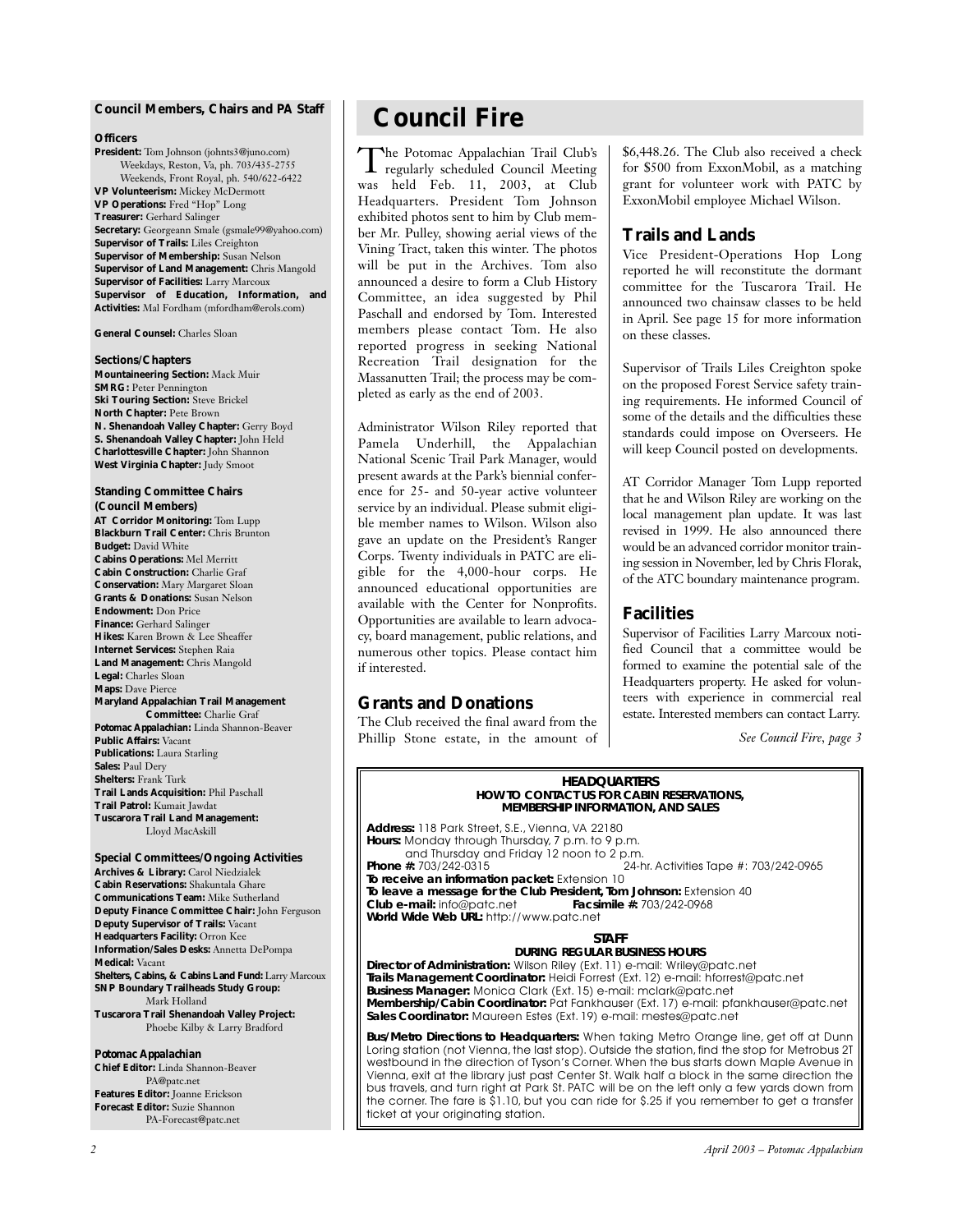# **Tom's Trail Talk**

# **PATC and Corporate America**

 $\displaystyle \mathop{M}\nolimits_{\text{fuzzy} }$  feeling for corporate America. The closer our affinity for wilderness protection, the further we are from American businesses that are sometimes viewed as despoilers of the environment. There is a strong preservationist streak in our history that does not make us instinctively sympathetic to the business of business in America.

There are, of course, "friendly" corporations. REI comes immediately to mind - a large company selling outdoor products with whom PATC has had a long and close association. There are a few others, similarly located in the outdoor retail industry. But controversy inevitably arises when companies try to get too friendly with trail groups. Organizations like ATC and American Hiking Society try to keep corporate influence at arm's length while accepting grants and donations from same. PATC, the purest of the pure, does not permit its membership list to be given out to anyone and does not accept advertisements in its newsletter.

Recently I learned of a program in corporate largesse that is directly benefitting PATC. ExxonMobil has a grant program that gives money to nonprofits like PATC for hours of volunteer service rendered by its employees. Case in point is PATCer Michael Wilson, who earned \$500 for the Club by putting in trail maintenance time on the Buck Hollow Trail in SNP. I asked Michael what the deal was, and he said that ExxonMobil gives employees \$500 for each 20 volunteer hours, up to a maximum of \$2,000 for a year. Volunteer hours by family members count, too. That is pretty generous, and the money goes straight into the PATC treasury.

I understand that the outdoor provider Patagonia gives its staff members up to six weeks sabbatical to work for nonprofits. Are there any other companies with similar programs? I don't know, but it would be interesting to find out. Perhaps other PATC members who work for corporations will be stimulated to find out if their company has a program that would benefit the Club.

PATC's funding sources have traditionally come from membership dues; cabin rentals; and sales of maps, guidebooks, and the like. In recent years the endowment has become



a significant contributor, too. But the Club plans major efforts in trail protection that will far exceed our ability to find the money from within. We will have to pay more attention to external sources. I think Mike Wilson has found one, and I hope that you can, too.

You know what I used to think of when I thought ExxonMobil? Exxon Valdez. But now I realize that life isn't so simple. ❏ *—Tom Johnson*

## *Council Fire, from page 2*

Funds have been obtained from the Schairer Trail Center Fund for planned repairs to the roof. The repair will proceed as scheduled. Council was updated on the water problem at Blackburn Trail Center. The water is currently turned off, but should be on in March.

## **Volunteerism, Training, and Communication**

Club membership, as of February 2003, totaled 7,049 members.

❏ *Computer Committee Report:* Supervisor of Information, Education, and Activities Mal Fordham was able to report significant progress on the Club's computer problem. The Trails reporting problems have been fixed.

❏ *New Excursion Rules:* The Council approved a motion updating PATC Excursion rules. Hikes Committee Co-Chair Lee Shaeffer submitted the motion and explained the details. Excursions are defined as any hiking event outside PATC's jurisdiction. According to the new policy, excursion leaders must submit a proposal to the Hikes Committee for approval six months in advance of the trip. Included in the new rules: All participants must be PATC members, and participants of overseas excursions must obtain comprehensive travel insurance.

❏ *Club Officer Duties and Responsibilities:* The Council approved an updated version of "A Guide to the Duties and Responsibilities of PATC Officers, Committee and Section Chairs, and Chapter Presidents."

❏ *Trail Patrol – National Trails Day Event:* Trail Patrol is planning a family-oriented education and activity event on National Trails Day, June 6, 2003. Trail Patrol President Kumait Jawdat explained that the event is intended to encourage safe hiking, promote Leave No Trace practices, and foster PATC volunteerism. Kumait invited volunteers from the entire Club to participate. For more information contact Kumait at kumait@jawdats.com.

❏ *SMRG:* The new SMRG President, Chris Smith, was introduced to Council. Chris reported SMRG had participated in a search for a Columbia, Md., resident. The search team led by Peter Pennington, the former President of SMRG, found the man.

The February Council meeting was attended by 10 Club officers, nine standing committee chairs, three chapter representatives, two section representatives, three other members, and one staff member.  $\Box$ 

*—Georgeann Smale, Secretary*

# **Server Problems**

Prior to and during the production of this issue we experienced problems with receiving e-mail. Because the mail was never received we have no idea what might be missing. Please understand if something you sent was not included.You may send me your missed file at PA@PATC.net and I will do my best to include it in a future issue. If the problem was with an event please send any events which can still be included in either the Web site or the voice tape to PA-Forecast@PATC.net. Thanks for understanding. We apologize for any inconvenience.

*—Linda Shannon-Beaver, Editor*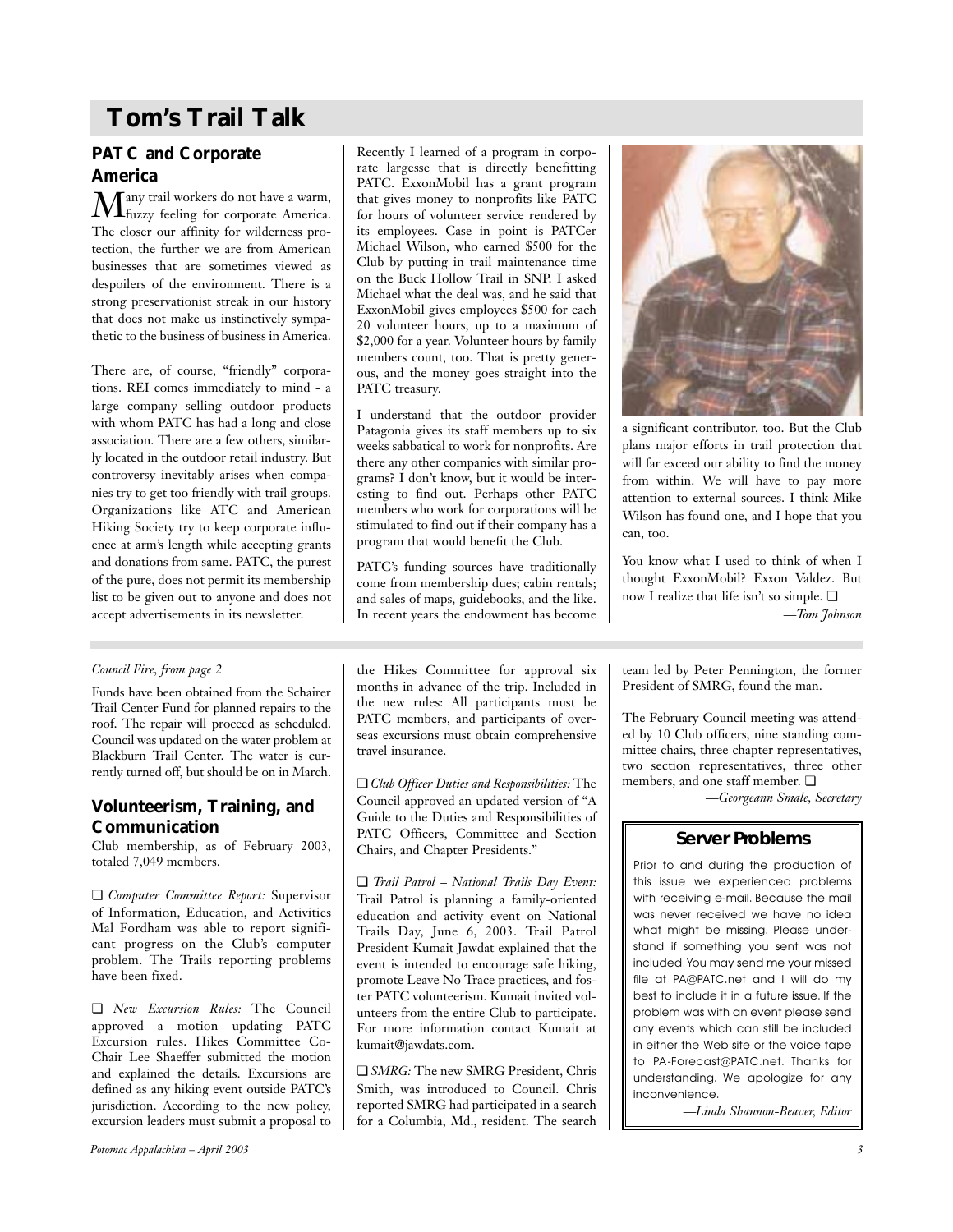# **Tales of a Happy Hillwalker in Scotland**

"Walk America first!" is a fine motto, and I tip my trail hat to it. Since I began day trips and backpacking in northern Vermont some 50 years ago, I've hiked in Colorado, New Hampshire, North Carolina, Virginia, and West Virginia. That's America.

Fifteen years ago I hiked some of the best mountains in Ireland: the Twelve Bens in Connemara, MacGillacuddies Reeks in County Kerry, the Wicklow Mountains and Donegal. As you well know, we hikers look out for each other, and the kind man who gave me a ride from the southern end of MacGillacuddies Reeks back to Killarney mentioned that "the best hillwalking is on the Isle of Skye." Four years later I was in the Highlands of Scotland on the Isle of Skye. That trip hooked me. There is plenty of hillwalking – as hiking is called in Scotland – in that country: more than 280 Munros (mountains 3,000 feet or higher), more than 250 Corbetts (between 2,500 and 3,000 feet), and many, many peaks in between.

In this globalized world, I now tip my hat to the motto "Walk the globe first!" In the summer of 2002, I returned to the Highlands for two and a half weeks of hillwalking, this time in the spirit of globalization.

# **Hiking in Scotland**

The bus took me from Inverness along part of Loch Ness, down Glen Shiel to its embouchure into Loch Duich. I like to stay in hostels where I meet fellow hillwalkers and staff who are not only good, interesting, international company but also full of experience, excellent advice, and rides. I chose three hostels with access to several walks to Munros. (The name "Munro" commemorates Sir Edward Munro, an original member of the Scottish Mountaineering Club, who, in 1891, listed 236 Scottish mountains he determined to be "separate" peaks at least 3,000 feet high.) Munro routes are worn enough that even I can follow them easily, and there are usually others on these routes to keep me company. The hostels in Ratagan and Glen Affric looked like excellent bases for day trips to a total of 20 Munros.

Day 1 included The Saddle (3,314') and Sgurr na Sgine (Peak of the Knife, 3,100'), with a challenging scramble, the Forcan Ridge. Scrambling is when the hillwalker shifts from two to three or four points of contact with the ground, that is, feet and hands. At first, there was a bit of mist up high, but by the time I was scrambling along the Forcan the clouds lifted to above the summits and the views of the Highland were superb.



*Views northwest from Mam Sodhail.*



*Looking up Glen Affric past the birch of Alltbeithe to the east shoulder of Beinn Fhada (also called Ben Attow).*

This part of the Highlands was once a plateau. Today it shows the marks of several ice ages and years of erosion. There were mountains as far as I could see, ridges rising to summits and falling to bealachs (cols or saddles). The ridges either slope gently in broad shoulders or fall precipitously in cliffs and corries (cirques or bowls) into glens (valleys), which are either broad and rounded or steep-sided. There are roaring burns and allts (streams) rushing down the mountainsides into the rivers in the glens. High on the ridges or deep in the corries there are lochans (small lakes). Down below are the lochs, either landlocked lakes or long, narrow arms of the sea. There are very few trees except in the glens. Earlier, when Scottish wool was the cash product, the sheep (and now the red deer) nibbled any accessible shoots before they became trees. Where the ground is not too rocky, there are grass, bracken fern, and heather up to the snow line of about 2,000 feet. For some this terrain is too stark, for others it is an intriguing revelation of the very earth itself.

My first day's hike up the Saddle, down to a bealach with its pocket-sized lochan, up Sgurr na Sgine, then back to the broad ridge of an outlayer called Faochag (no idea what this means), and down its shoulder to the road at the bottom of Glen Shiel was less than five miles, with a total ascent of 4,070 feet. It was an excellent first day's welcome back to the Highlands.

An extra advantage of this route is that one of its Munros has an English name. Ninety-nine percent of the Highland mountains have awesome names derived from any of five different sourcelanguages: Pictish and Scottish Gaelic, Welsh, Old Norse, and Old English. Out of respect, I did my best to pronounce these names correctly, only to find that there was enough disagreement among hillwalkers to cover my ineptness.

# **New Vistas**

With such a good day behind me I was ready for Day 2 on the South Ridge of Glen Shiel, "one of the best Scottish mountain ranges." This stretch was a magnificent ridge walk, with precipitous corries to the north and long grassy slopes to the south, but no scrambling. There are seven Munros on this walk: Creag a' Mhaim (Rock of the Large Rounded Hill, 3,106'), Druim Shionnach (Ridge of the Fox, 3,237'), Aonach Air Chrith *See Scotland, page 5*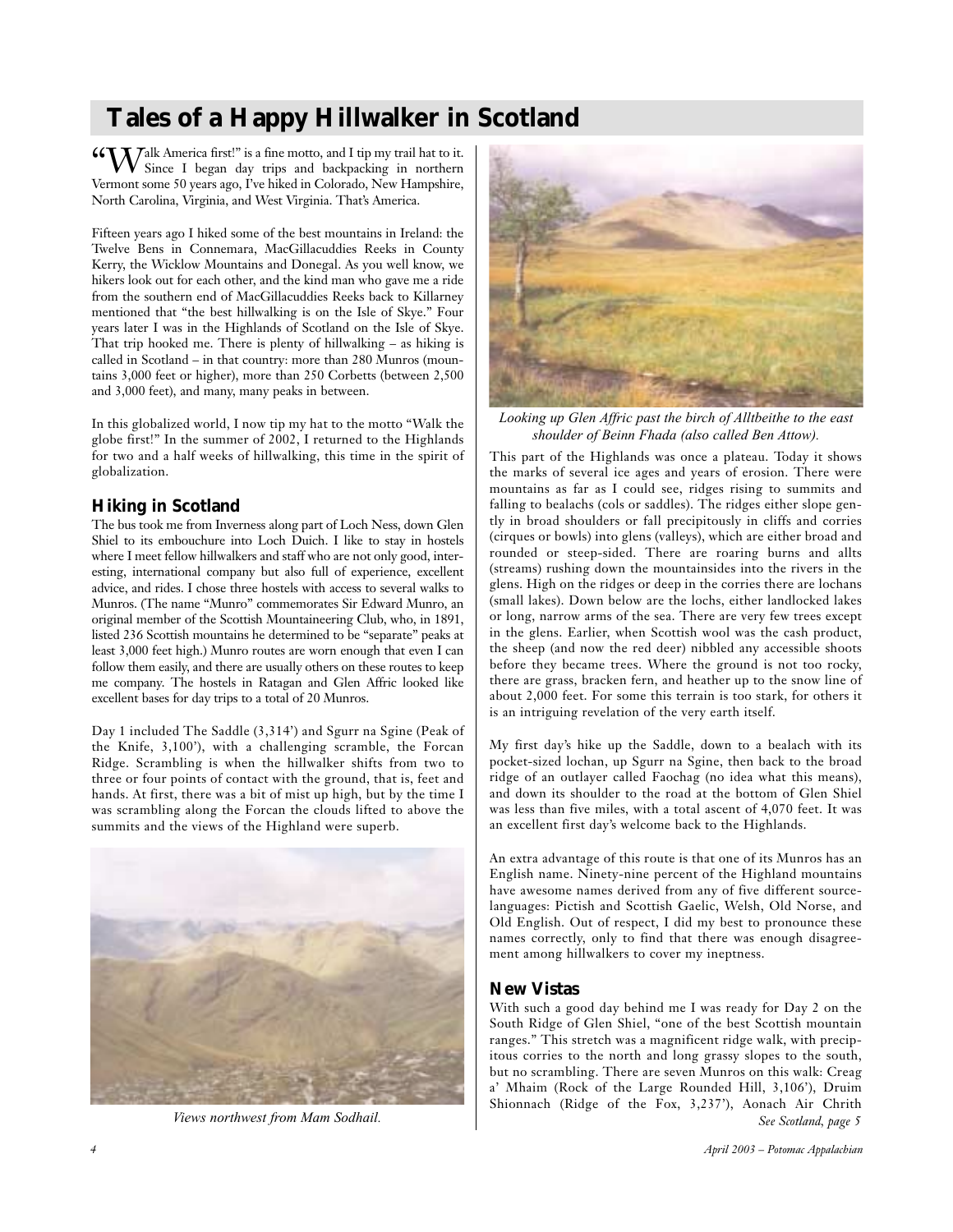### *Scotland, from page 4*

(Trembling Hill, 3,349'), Maol Chinndearg (Bald Red Head, 3,218'), Sgurr an Doire Leathain (Peak of the Broad Thicket, 3,313'), Sgurr an Lochain (Peak of the Little Loch, 3,293'), and Creag nan Damh (Rock of the Stags, 3,011'). You can see that the Highlanders have as many names for "summit" as we do. Until the very last Munro, the clouds were high enough so that I had views as varied and magnificent as on Day 1. I started at 656 feet for a total ascent of 5,150 feet; the total mileage was just over 11 miles.

Life in the Ratagan hostel was pleasant. Its size – 44 beds – made for a congeniality lacking in larger hostels. Most of us cooked in the communal kitchen. We took our cooking seriously whether it was a fancy chicken dish with multiple vegetables, oriental sauces, and herbs or out-ofthe-can baked beans on toast. It was there in those close quarters that I could make conversation and contact. We were hillwalkers, cyclists, motorcyclists, birdwatchers, and tourists of all ages and genders. I was the only American among Scots, English, French, Germans, Spaniards, and Dutch. Some were solo like myself, others were twosomes or foursomes of friends, families, or members of rambling (read "hiking") clubs. I did not hesitate to speak to the others or ask about routes and rides. I always got friendly and helpful replies.

Days 3 and 4 were spent on the north ridge of Glen Shiel walking first the Three Brothers and then four of the Five



*The track to Druim Shionnach on the South Glen Shiel Ridge, also called the South Cluanie Ridge.*

Sisters. The weather for the former was "a wee bit blowy and damp" to employ the mighty power of understatement. My feet never quite left the ground, so it wasn't really dangerous. Inspired by Highland weather, I made up a saying: "If you wait, it will rain; if you wait longer the sun may break through." The Three Brothers go by the names of Saileag (Little Heel, 3,146'), Sgurr a' Bhealaich Dheirg (Peak of the Red Pass, 3,405'), and Aonach Meadhion (Middle Hill, 3,290'). The route was about 5.2 miles long with a total ascent of about 4,008 feet. Hostels, of necessity and convenience, have drying rooms.

The Five Sisters is the best known route of the area, and a fine one it is – about eight miles with a total ascent of almost 4,900



*Sgurr nan Ceathreamhnan from An Socach. The Cuillins of Skye are in the far background.*

Munros: Sgurr na Ciste Duibhe (Peak of the Black Chest, 3,287'), Sgurr na Carnach (Peak of the Cairns, 3,370'), and Sgurr Fhuaran (meaning is obscure, 3,500') plus four "Tops" (peaks over 3,000 feet but not "separate" enough from Munros to claim that title). I was on this ridge with four other hillwalkers from a rambling club in Newcastle, who were most friendly and looked out for me. They go to the Highlands three or four times a year, each time in a different season.

feet along a rugged ridge with three

### **History of the Land**

Alltbeithe (Birch Run) Hostel in Glen Affric (Ford of the Boar) is remote (five miles from the nearest parking place) and surrounded by Munros. The remains of a prehistoric round-house settlement two glens to the north hint that Glen Affric might have been on an early route from the interior to the sea. The glen was forested until 300 or 400 years ago. Tree stumps and roots from this time show up in some places where the peat has subsided. This area had been used for summer pastures and then was settled in the 17th century. By the mid-19th century, like most of the Highlands, Glen Affric was cleared of these residents in favor of sheep, and within 25 years had been cleared of sheep and rented out to a rich American railroad baron for his hunting preserve. After World War I sheep were reintroduced, but these were cleared again in the mid-1980s. I saw the small resident flock of nine sheep and several herds of red deer ranging in number from eight to more than  $20$ .

*—Madison Brown*

*Next month - Part II: The hostel at Glen Affric, the return of the sun, and Web site references.*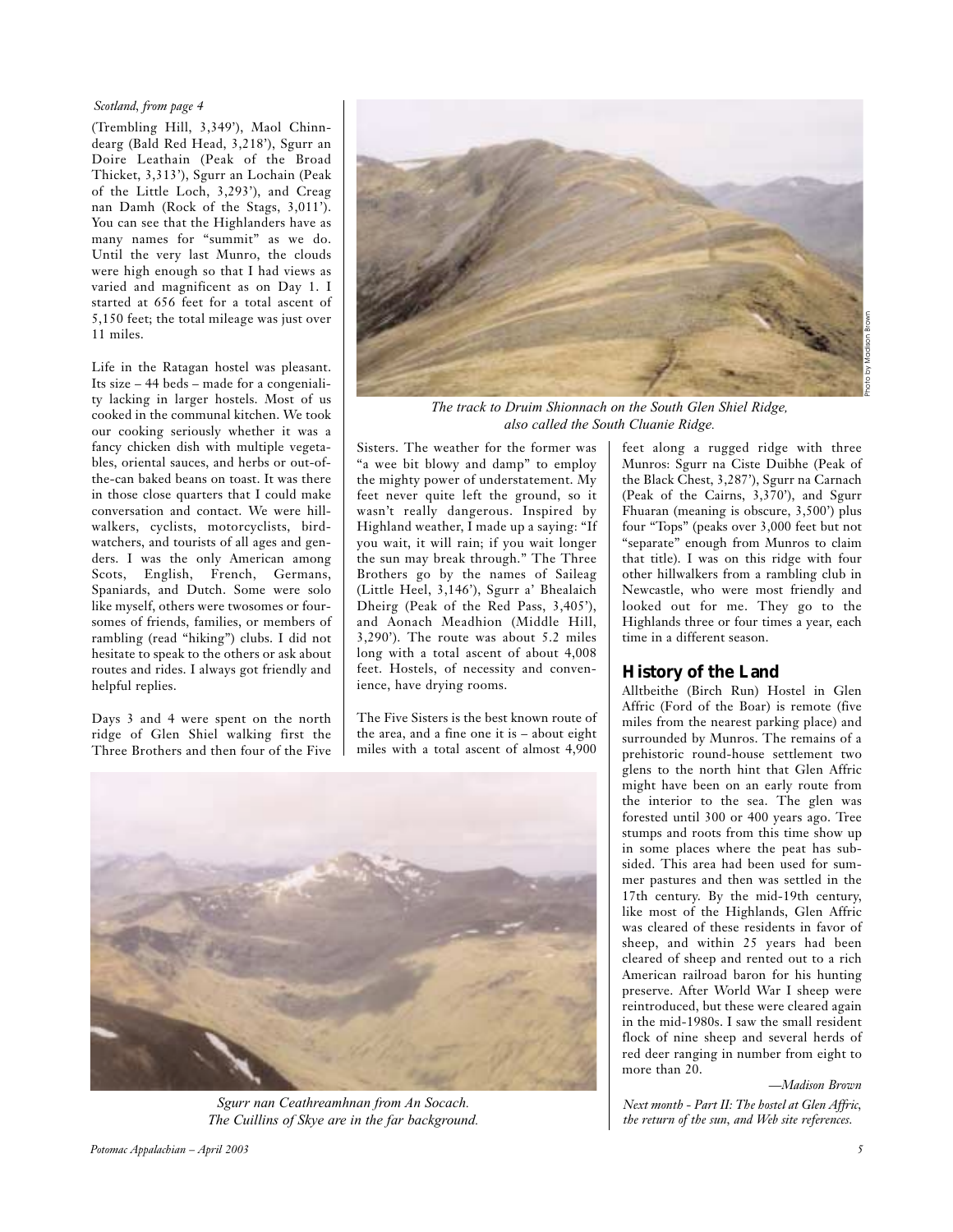# **'The Appalachian Trail: Calling Me Back to the Hills'**

"*The Appalachian Trail: Calling Me Back to the Hills*." Text and poetry by Earl Shaffer, photography by Bart Smith. Englewood, Col. Westcliffe Publishers, 2001, hardcover, \$45.

This is a beautiful tribute to the Appalachian Trail in coffee-table book format. Earl Shaffer provides the narrative of his thru-hike of the AT in 1998 at the age of 79. He was the first person to thru-hike the trail in one season in 1948, and this was his 50th anniversary, farewell hike. His text is a simple narration of where he hiked, what he saw, and some of his impressions of the current Trail versus the one he hiked in 1948. He recounts the forests of chestnut trees, of open fields now overgrown, and long-gone fire towers and shelters. He feels that the Trail reroutes deliberately take you over the most difficult terrain.

He rarely discusses the emotional and physical challenges of hiking 2,160 miles. This amazing man hiked without a tent or stove and kept his WWII rucksack down to 35 pounds. During periods of wet and cold, with fires not permitted, he wishes he had a tent. But that kind of hardship creates strength of character, of which he had plenty. Many people asked him about the dangers of hiking alone, but Mr. Shaffer always replied that the most dangerous part is crossing four-lane highways.

He freely acknowledges all the generous "trail angels" who helped make the trip possible. He also remembers some of the historical figures from AT history as he passed landmarks named after them. One such person is A. Rufus Morgan, the "Flying Parson," a circuit rider to many mountain churches and a longtime trail worker. A shelter in North Carolina commemorates his dedication.

Earl Shaffer's poetry captures the hiker's delight in being outdoors. Get to know a true hiking legend through his own words. The photography by Bart "Paparazzi" Smith will tempt you to quit your job and go hike the AT. Bart Smith has always had an interest in the outdoors, and in 1998 was able to combine his photographic talents with backpacking and publish his first book of his hike on the Pacific Crest Trail. In 1998, he was ready for another long trail and decided to tackle the AT. From grand vistas to flower close-ups, the photos are beautifully reproduced to correspond to the narrative.

This book is for any thru-hikers wishing to remember their hike, any friend of the AT, and for those of us dreaming of thru-hiking the AT. ❏

*—Cheryl Zebrowski*

# **Girl Scouts Tackle the Bull Run-Occoquan Trail for a Badge**

Members of Junior Girl Scout Troop 150 of Woodbridge are working on their Hiker badges.<br>After having to cancel a number of the scheduled all-day hikes due to weather and having cabin fever from a week of snow days, they set out to do the Bull Run-Occoquan Trail on Sunday, Feb. 23. They started at the Kincheloe fields; however, because of the flooding, they had to do quite a bit of cross-country bushwhacking (in knee-deep snow, with their obligatory backpacks). They were grateful for the excellent blazing job that helped them find and keep the trail.

The trek had taken longer than anyone had thought, so it was closing in on dusk as they were making the trudge toward Wolf Run Shoals Rd. They came upon the flood-swollen Wolf Run Creek. Leader Barb Fraze was instantly aware that this stream crossing would be dangerous, perhaps even too dangerous to attempt. Barb had walked this trail a number of times, but not in the past four months. It was then that she spotted the new bridge put in place by the trail Overseers. She was elated! The scouts easily crossed the stream and made it up to Wolf Run Shoals, where a kindly soul ferried one of the adults to the awaiting cars at Fountainhead Regional Park. The troop expressed their gratitude to Dave Fellers and the BROT Overseers for the great blazing job and the providential bridge placement!  $\Box$ 

*—Kristi O. Smedley and Bill Olson*





*6 April 2003 – Potomac Appalachian*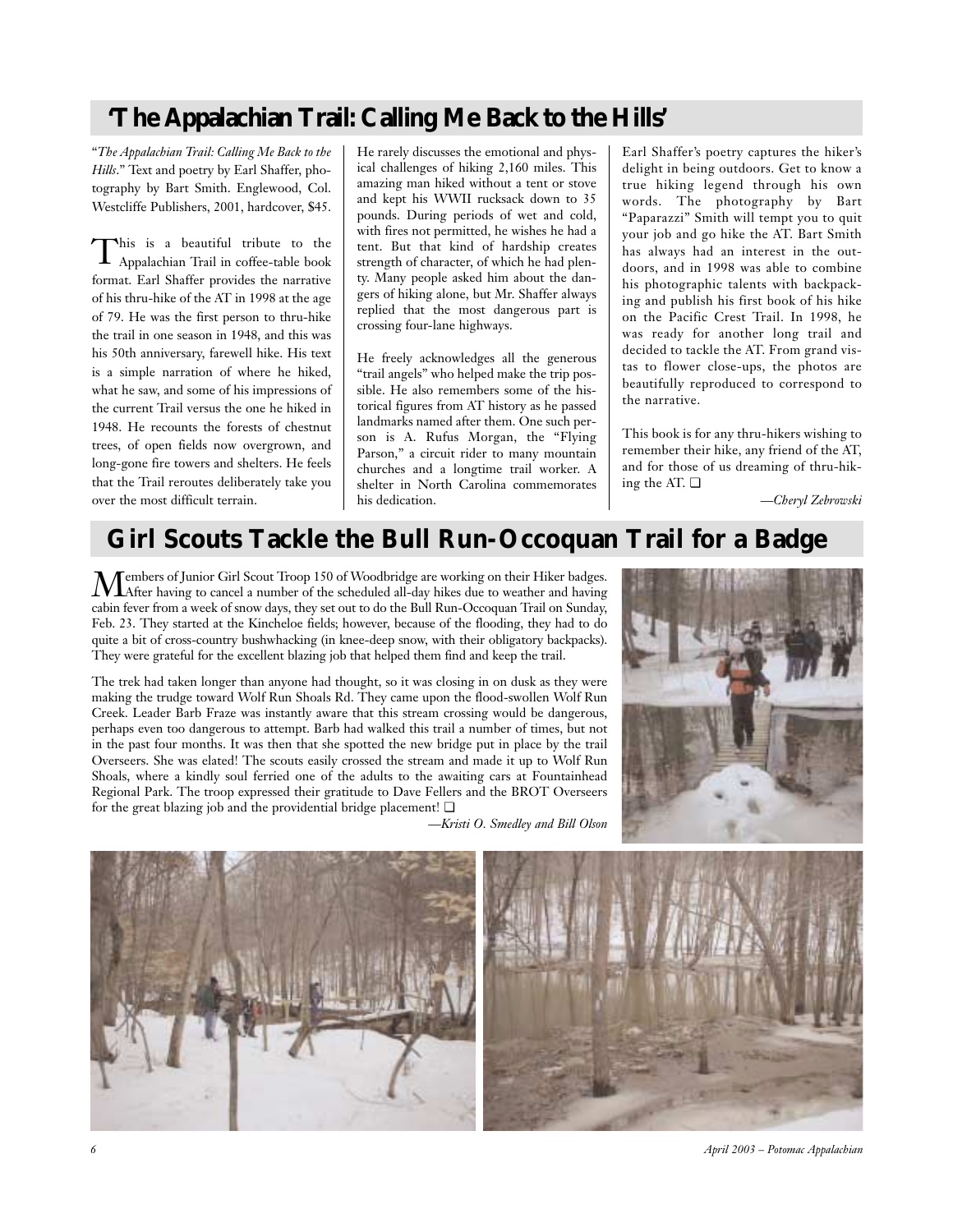# **Massanutten Mountain: Geology and Iron**

If Katherine Lee Bates had climbed<br>Signal Knob instead of Pike's Peak, the Signal Knob instead of Pike's Peak, the purple mountain majesty may well have been blue and the amber waves of grain may have been the serpentine bends of the Shenandoah River. John Denver got it almost right, but it is in Virginia and not West Virginia that one finds the geography of "Country Roads."

Standing on one of the many jagged peaks that pass for hiking trails along the ridges of Massanutten Mountain, one cannot help but marvel at the environs. It rises up in the center of the Shenandoah Valley, the Valley and Ridge Province of the Appalachian Mountains to the west and the Blue Ridge Province to the east. Like broken pottery shards, the rocks along the Massanutten Mountain ridges appear to have been shattered by irresistible and almost unimaginable force. And, if you believe the plate tectonic theory of geology, they were.

# **The Beginning**

According to this theory, the Grenville Orogeny (which means the formation of mountains by folding and is not etymologically related to "erogenous") occurred about 1 billion years ago. The North American and Eurasian plates collided and formed the ancestral Appalachians. The plates opened up about 600 million years ago, forming the proto-Atlantic Ocean named Iapetus (one of the Titans, sons of Gaea and Uranus in Greek mythology). During this period, the mountains eroded for millions of years, depositing sediments to the east and west, forming the Appalachian geosynclines.

The plates stopped opening and started closing in the Ordovician Period, 500 million years ago. The Taconic Orogeny resulted from the collision of the continental shelves of the plates, causing huge mountains to be formed from the sediments of the Iapetus. The erosion of these "Taconic Mountains" in the Silurian period formed the sediments of the Massanutten sandstone. Iron-rich deposits were formed late in the period from the final erosion of the Taconic Mountains.

The uplifting of Massanutten Mountain occurred when the African continental plate collided with the North American plate in what is called either the Appalachian or the Allegheny Orogeny, depending on the text (recall that this is a



*PATC hikers at Catherine Furnace in Massanutten Mountain.*

theory). This cataclysm at the end of the Paleozoic Era about 270 million years ago caused the buckling of the rock strata, forming the Blue Ridge and Allegheny Plateau formations, in addition to Massanutten Mountain between them. At this point, all land mass was consolidated into a single continent called Pangaea (remember the mother of Iapetus?), which, to make matters more complicated, broke apart to form the current Atlantic Ocean about 180 million years ago. According to Occam's razor, the simplest theory is the best, which must give rise to some skepticism about plate tectonics.

Massanutten Mountain is largely Silurian sandstone with patches of iron ore, a fact not lost on the early settlers of the area, who set about building four iron furnaces to process it. Elizabeth Furnace at the north end of Fort Valley, Caroline Furnace near Camp Roosevelt, and Catherine Furnace on Cub Run Road were named for the three daughters of the original owner named Blackford. The fourth furnace was built by William Boyer in 1872 near Mine Gap Trail.

# **Iron Furnaces Flourish**

Iron furnaces were located in Massanutten Mountain for a very good reason; it had the raw materials needed for an economic operation. In addition to a source of iron ore of sufficient quality, extensive woodlands, limestone, and water were necessary. From the vantage of our mechanized society, it is difficult to imagine the magnitude of the human labor involved in running a Massanutten iron furnace, which operated around the clock for months at a time.

The basic iron-making process is fairly simple. Iron ore, limestone, and charcoal are loaded into the furnace. The charcoal burns to provide heat and to produce carbon monoxide, which reacts with the iron oxide in the ore to remove the oxygen, producing pure iron and carbon dioxide in the process. Limestone combines with impurities in the iron ore to form a byproduct called slag. A flowing water source (Passage Creek) was needed to provide a power source for the bellows to blow air into the furnace to keep it hot enough to form molten iron. Every twelve hours or so, the founder man opened a tap hole to allow the molten iron to flow into trenches arranged in a manner resembling a sow feeding her piglets, thereby producing the aptly named pig iron.

According to S. H. Munch in his book "The History of the Fort," each furnace produced three tons of pig iron a day, requiring 200 bushels of charcoal for each ton. Extensive woodlands were needed to produce the charcoal, a prodigious task in and of itself. Colliers built hearths some 30 to 40 feet in diameter consisting of logs stacked against a central pole and covered with damp earth. The pile was lit with hot coals and had to be tended constantly to ensure that the fire didn't reach the surface and that adequate vent holes were opened so that the whole thing didn't explode. Although this may sound grim, it was probably not much worse than farming with a mule team and an iron plow.

The Elizabeth, Caroline, and Catherine Furnaces were operated from the late 1840s until the Civil War, when the Federals burned them as part of the scorched earth program of 1864. Although Elizabeth Furnace was rebuilt in the 1880s, it could not compete with the coal-fired furnaces of Pennsylvania and was shut down. The Mine Run Furnace, on the other hand, was not built until 1872 to take advantage of the manganese-rich ore at this location. Manganese had been found to improve the strength of the iron, but it usually had to be mined separately and subsequently added at a smelter. The furnace was initially profitable because the manganese-rich iron ore could be sold for \$60 per ton, but the financial panic of 1873 ended the steel market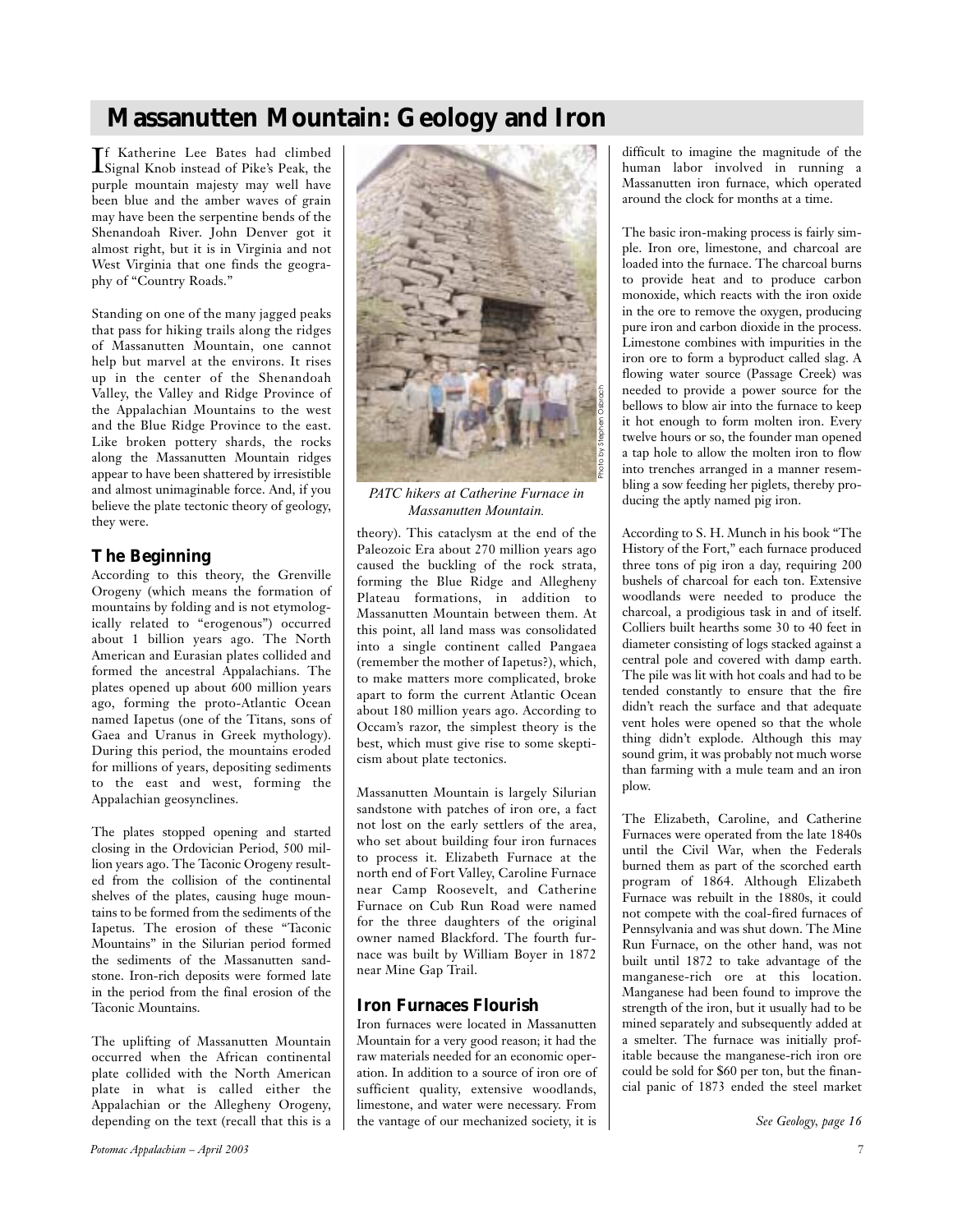# **SNP Summer Field Seminars**

Shenandoah National Park, VA – The park is pleased to announce the 2003 Field Seminar Schedule. Each year, park employees team with local scientists, researchers, educators, and members of the neighboring community to explore topics of mutual interest through park Field Seminars, which provide an opportunity to explore the park with those who work, study, and teach here.

# **It's About Trout, May 24**

Learn about environmental factors affecting stream health as well as techniques for tying flies, casting, and identifying good trout habitat. Cost: \$30

## **Focus and Frame, June 7-8**

Join professional photographers Rob and Ann Simpson to learn the artistic and technical aspects of capturing nature on film during this two-day event. \$70

## **Stories in the Rock, July 12**

Join Robert Badger, author of Geology Along Skyline Drive, for a day spent discovering the geological story of Shenandoah National Park. Learn the volcanic history of the Blue Ridge Mountains and see how geology affects more than the scenery. \$35

# **Air Quality, August 9**

Join park scientists and members of the neighboring community to learn about an issue that touches everyone. \$30

# **Preserving Nature's Wealth, August 23**

Spend the day with park rangers and scientists to see how they meet the challenges of preserving the diversity of native flora and fauna. Learn tips for making your backyard a haven for native plants and wildlife. \$30

# **Wilderness Challenge, September 6**

Learn about the challenges individuals have faced in preserving wild places. This strenuous 12-mile hike will explore the heart of the park's largest wilderness area. \$30

# **The Art of Wilderness, October 18**

Throughout history, artists and writers have interpreted the meaning of wilderness. Express your own perceptions on this moderate 6-mile hike through Shenandoah's wilderness. \$40

Registration includes the one-day entrance fee to the Park, course instruction, and educational materials. Advance registration is required. Contact SNP's Education Office at 540/999-3482 or go on-line at http://www.nps.gov/shen/2h5.htm. Shenandoah National Park Association members receive a 20 percent discount. For additional information contact Lorrie Knies at 540/999-3489. ❏

# **PATC Cabin Book Back on the Shelves!!**

We know you've missed the chance to purchase one in the last few months so we printed more and they reflect the new cabin fee prices. Spring is here and the cabins await you.

Call, click, or come in to place an order. Contact Maureen Estes at 703/242-0693, Ext. 19; or place an order online at www.patc.net, or come on by the Headquarters sales office at 118 Park Street in Vienna, Va., to get yours.

The Single Copy Retail Price is \$5.50 (\$4.40 for PATC members). Add 4.5 percent tax for shipments to Virginia, and \$2.00 for mailings under \$10.00 or \$4.00 for mailings over \$10.00.

# **Calling all Editors - April 15**

Are you ready to put on the green eye shades and pick up the red pen? PATC publishes a variety of books on hiking, local history, and trail guides. Putting these out is the job of the Publications Committee. The committee needs new blood – maybe your blood.Do you think you can put out a book? You'll never know if you don't try.

Join the ranks of the editors. The job of publications chair is open. To give it a whirl, come to our initial organizing meeting, April 15, 7 p.m. at the Club Headquarters in Vienna. If you just want to find out more, contact Tom Johnson (540/622-6422) johnts3@juno.com.

# **In Memoriam**

# **Jay Shaw Smith**

PATC member and AT thru-hiker, Jay Shaw Smith, 84, of Mercersburg, Pa., died Feb. 7, 2003, in the emergency room of Chambersburg Hospital.

Born April 16, 1918, in Memphis, Tenn., he was a son of the late Alexander Veitch and Dovie Mangrum Smith. Mr. Smith was a member of St. John's Church, Washington, DC. He spent his early life in Memphis and graduated in 1937 from Blytheville (Ark.) High School. He was a cotton broker in Memphis and later a stockbroker in Covina, Calif.

After early retirement, he hiked the Appalachian Trail from end to end, canoed the length of the Mississippi River, and traveled and camped extensively throughout the United States.

During World War II, he served in the U.S. Army Signal Corps in the Aleutian Islands, and in June 2002, he was elected Republican committee representative for the 4th District, Montgomery Township. He was a passionate gardener, an avid reader, a Civil War expert, and a gifted storyteller.

He and his wife, Ellen McPeake, were married in 1983. They had lived in the Mercersburg area since 1979. In addition to his wife, surviving are a daughter, Mary S. Hall of Washington, DC; a son, Jay Shaw "Nick" Jr. of Glendale, Ariz.; a granddaughter, Katharine Rhodes Hall of Washington, DC; his first wife, Mary Edson of Duluth, Minn.; a sister, Marjorie Smith Harris of Bloomfield, N.M.; and nieces and nephews.

Memorial contributions may be made to PATC, 118 Park St. SE, Vienna, VA 22180-4609.

*(From Gene Leese, Publisher, The Mercersburg Journal)*

# **David A. Ritchie**

David A. Ritchie, 70, died on December 20 at his home in Hampstead, NC. He had been a manager of the AT project office at NPS in Harpers Ferry from 1975 until his retirement in 1987. In this position he had overall responsibility for protection of the AT; through his work, he saw to it that the AT remained a community of Conference, Club, and volunteer effort, working in close cooperation with government partners. He was also instrumental in formulating the delegation agreement. He worked closely with PATC officers over the years in purchasing land for protection of the AT. An obituary appeared in the *New York Times*. ❏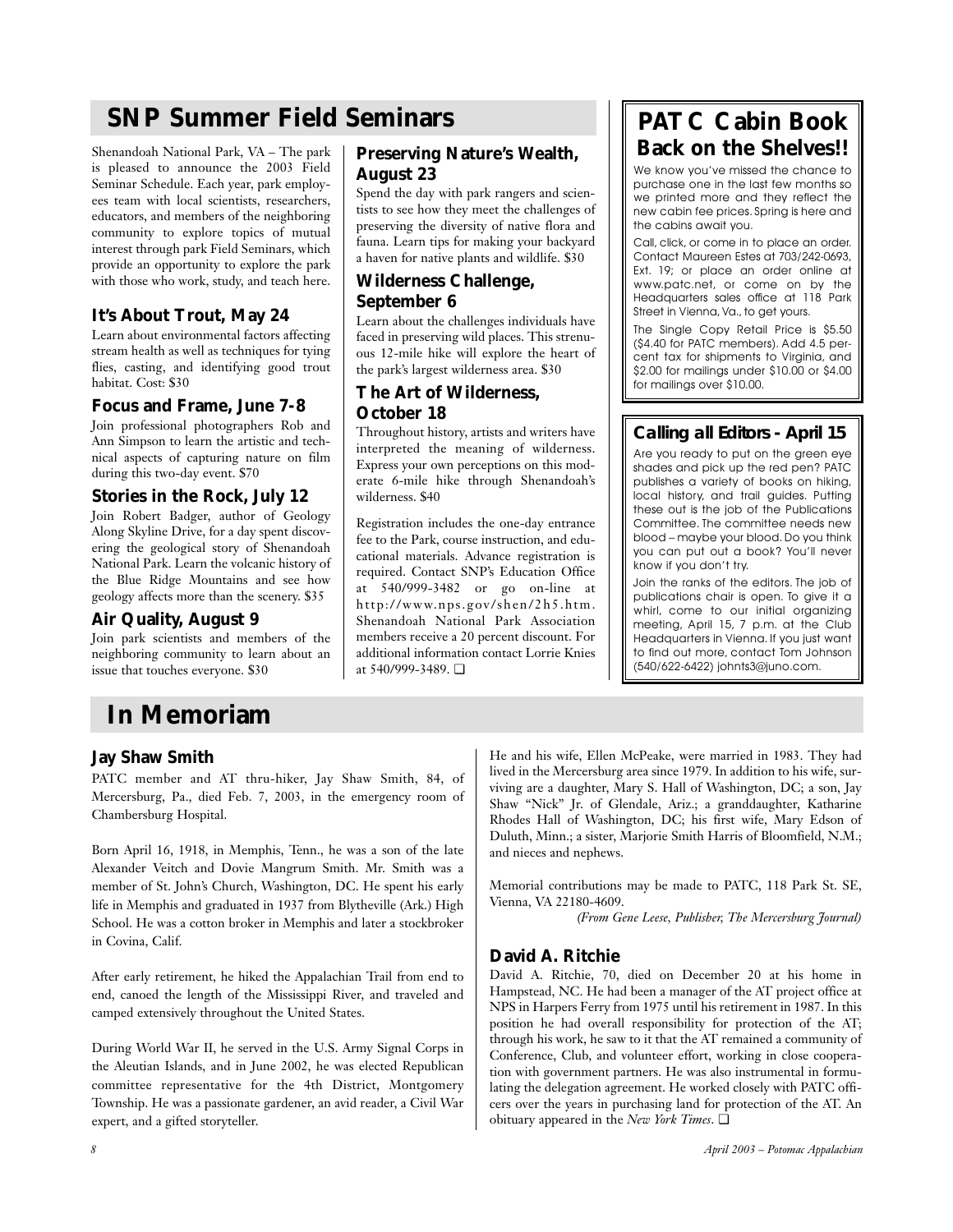# **Bob Pickett's Appalachian Nature: A Biological Explosion**

# **Seek Out the Wonders of April**

April is upon us, and what a change! Just last month we had snow on the ground, and nature was still in its winter mode. The rule of the woods was to save your energy and make yourself scarce. And now, we are witnessing the biological explosion of spring! Taking its name from the Latin, *aperire*, meaning to open, April certainly is the month when nature opens its doors.

With the increasing day length and the absence of the leaf canopy, our forest soils will be receiving more energy input from solar radiation this month than at any other time of the year. Thus, it's no surprise that more change occurs in our forest ecosystems in April than in any other month of the year.

# **The Wildflowers of Spring**

The most obvious and anticipated benefactors of this energy are our spring wildflowers. While the actual bloom date of these early flowers may vary by 10 to 14 days, there is a natural constant that determines this date. This constant is the cumulative total of energy, or heat, absorbed by the ground since the beginning of spring. We can compute this date by adding the high temperature for each day. Referred to as "degree days," these spring ephemerals will break dormancy and initiate their annual growth cycle only after the required amount of energy has been supplied to the soil.

A number of wildflowers, known as spring ephemerals, will go through their entire above-ground life cycle in about two months. They will emerge, flower, and develop fruit, while simultaneously gathering up enough stored solar energy in the form of carbohydrate sugars before allowing their above-ground parts to die back. Some of these spring ephemerals include spring beauty, Dutchman's breeches, squirrel corn, trout lily, wood anemone, and bloodroot. Other spring wildflowers will flower along with these spring ephemerals in our April forests, but will maintain their leaf foliage throughout most of the growing season. Some of these wildflowers include violets, bloodroot, hepatica, trillium, and Jack-inthe-pulpit.

## **Plants Lure Insects**

While there are many herbaceous flowering plants competing for pollinating insects during this short period of bloom,

the number of insects is still limited due to the marginal temperatures found in April. So plants have come up with a variety of ways to induce insects to visit them. For example, nectar is produced by the plant solely for the benefit of the pollinating insect. In spring when the most flowers are

in bloom, plants compete for pollinators by producing the highestquality



nectar. As the summer progresses and the number of insects

ty falls. By August, when there is little competition and the num-

ber of insects is enormous, nectar quality is at its lowest. Other rewards offered to insects include pollen and fruit pulp (foods, as is nectar), substances used in courtship rituals (oily waxes and resins), protection, and nesting sites.

Many of these spring wildflowers also have evolved a unique way to elicit the insects' help in dispersing their seeds. Little packages of food, called eliosomes, grow on the seeds, encouraging ants to collect the seeds and store them in their colonies as a future food source. While the eliosomes produce a food to the ants, the ants serve the flowers well by distributing the stillviable seed throughout the soil. This is called "myrmechochory," which literally means "ant farming." Wild ginger flowers are found at ground level where the ants have easy access, and bloom in April and May. Other spring bloomers assisted by ants are violets, bloodroot, anemones, hepaticas, and trillium.

To find some great wildflower spots, try areas with rich, undisturbed soils, such as the many parks with floodplains, especially along the Potomac River on either the Virginia or Maryland side. The one spot visited by a majority of the wildflower clubs and classes is Turkey Run Park along the GW Parkway between Rte. 123 and the beltway. Park in the first parking lot on your left, and take the trail that leads down to the river. Thirty to 40 species of wildflowers can routinely be found in an afternoon's hike.

# **Other Spring Pleasures**

But so much more is happening. Take the birds. Be prepared to hear warblers you will not hear any other time of the year except now, as they pass through our region to their Northern breeding grounds. And don't expect to hear them only in the habitats in which the books say you will find them. Anywhere along the C & O Canal is a great place for birding.

If you notice a large solitary bumblebee flying erratically close to the ground, it's safe to say you've spotted a queen bee, fresh from her over-wintering hibernacula, looking for a good spot to start a new colony. Before long, she will find a cavity, like an abandoned mouse hole, and lay her eggs in a nest made from the abandoned mouse nest. She will collect both pollen and nectar to feed the eggs as well as herself. When the eggs hatch into the female worker bees, the queen will not be seen again until fall, spending the season producing all of the workers of the colony. Like many aphids and ants, only nonfertile females are produced throughout the growing season, with the males and new fertile queen females produced only in the fall.

And, yes, the snakes are back! While garter snakes can be found any month of the year, April is the month that snakes come out of their winter hibernation. For me, one of nature's most memorable sights can be found in late April in our Blue Ridge Mountains. For about a 10-day period, rattlesnakes will emerge from their wintering dens (often shared with copperheads and black rat snakes) and can be found absorbing the sun's energy, often in large numbers. Your best bet is to go out on a sunny day, with temperatures in the upper 70s, and explore rocky talus slopes with a southern or western exposure. If you hit the emergence right, you can find 20 or more rather lethargic snakes that will soon disperse to summer grounds up to two miles away.

Black bear cubs are introduced to the outside world by their mothers in April, as are the young of gray and red foxes, squirrels, and many rodents. However, many mammals are just now being born, or, like deer, will not be born until May. But, more on them next month.

This is it! Spring is here! Get out and enjoy! We've all earned it. ❏

*—Bob Pickett*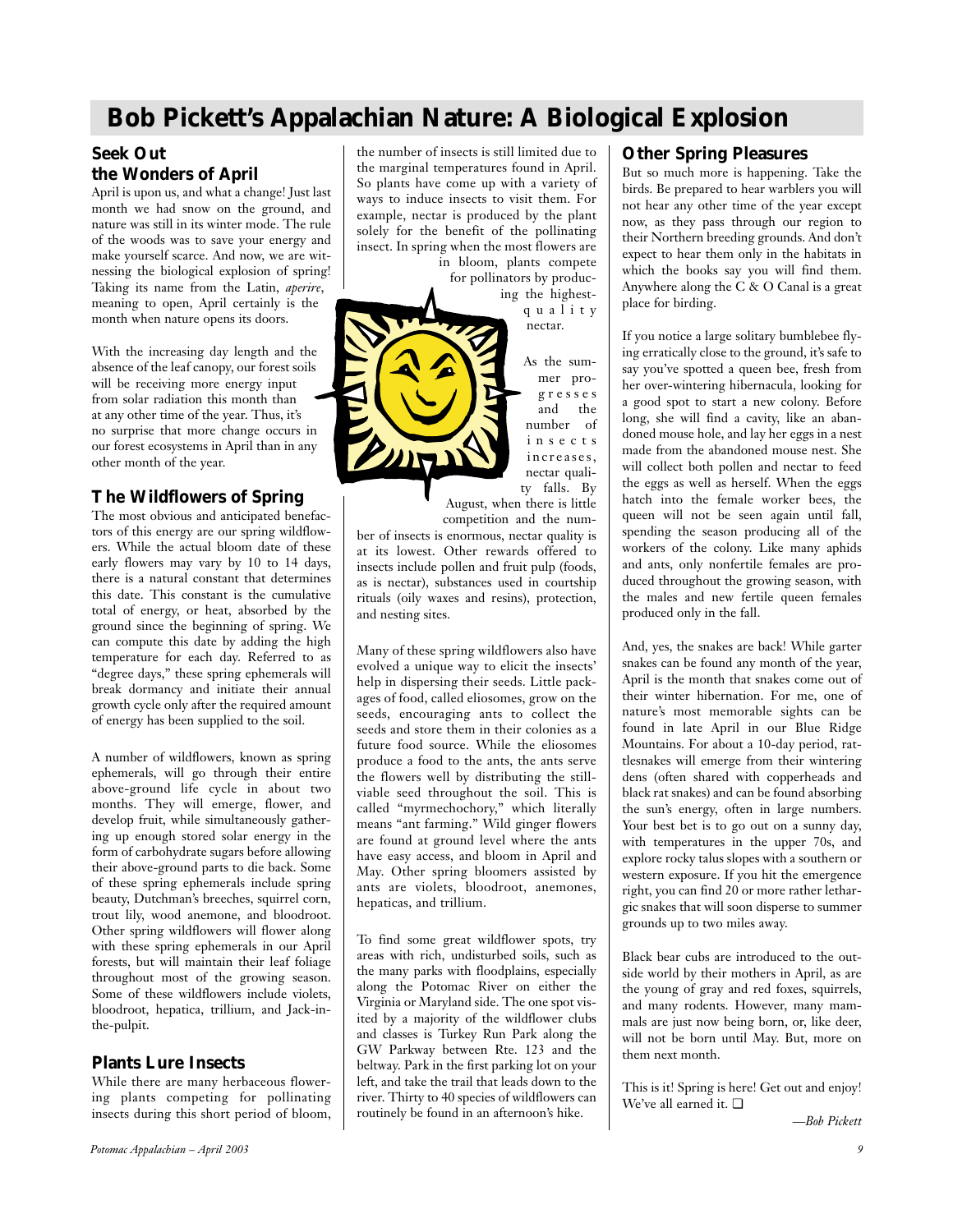### **Charlottesville Chapter**

The Charlottesville Chapter hikes every Saturday; summer, winter, and in between. Hikes are usually 8 to 10 miles. We usually maintain trails on the last Saturday of the month. Meet at Sprint parking lot, 2307 Hydraulic Road, at 9 a.m., with food and water for the day. The majority of hikes are in the southern and central districts of Shenandoah National Park, with some in the north district and in George Washington National Forest. Our Chapter hikes are posted at www.patc.net/chapters/char/hikes.html. INFO: Jere Bidwell 434/295-2143 or John Shannon 434/293-2953.

### **North Chapter**

The North Chapter of PATC conducts monthly trail work trips on the Maryland and Pennsylvania sections of the AT and on the Pennsylvania sections of the Tuscarora Trail. We also lead hikes on these and other trails. Maryland AT work trips are generally held on the first and third Saturdays – contact Mark Mitchell (mdtrail@yahoo.com) 301/461-7048 for information. Pennsylvania work trips are generally held on the AT on the first Saturday and on the Tuscarora on the third Saturday – contact Pete Brown (peter.brown4@worldnet.att.net) 410/343-1140. Pennsylvania AT work trips also include an optional Saturday night stay at the Gypsy Spring cabin. Dinner, breakfast, and camaraderie available. For information on upcoming hikes, contact Chris Firme (bncfirme@innernet.net) 717/794-2855. For general chapter information, contact chapter president Pete Brown or visit the North Chapter home page: www.patc.net/chapters/north/.

## **KEY to Forecast Activities**

All events are marked for easy identification. Late changes or cancellations are listed on the weekly information tape (703/242-0965), which is updated on Sunday evening for the following seven days. The Forecast can also be found on PATC's Web site at www.patc.net/activities/forecast.html.

- ` Hiking Trips
- **#** Backpacking Trips
- .Trail Work Trips
- di Cabin/Shelter Work Trips
- $\ddot{\bullet}$  Special Events
- $\blacksquare$  Meetings
- $\ell$  Classes

*Note to all hike leaders:* Please ask nonmembers on your hike if they would like to join PATC, then get names and addresses so a Club volunteer can send them information packets. Thanks!

# **Chapters**

### **Northern Shenandoah Valley Chapter**

The Northern Shenandoah Valley Chapter sponsors hikes in national and state parks and forests in the Shenandoah Valley vicinity, open to the public, on a monthly basis except during the winter. Hikes are posted in the Forecast. Other activities are in the NSV Chapter Newsletter. For further information contact Gerry Boyd (gerryb@compuserve.com) 703/281-7216.

### **Southern Shenandoah Valley Chapter**

See Forecast (or our link from PATC website) for work trips and hiking events sponsored by the Southern Shenandoah Valley Chapter. Hikers from the DC area should allow about 3 hours to get to our region. INFO: in Harrisonburg, call Alvin 540/434-6244 or Lynn 540/234-6273; in Waynesboro, call Michael 540/943-8695; in Staunton, call Doris 540/885-4526.

### **West Virginia Chapter**

Chapter meetings at Highacre are on the second Wednesday of Feb., Apr., Jun., Aug., Oct., and Dec. See Forecast for upcoming activities. For information about the chapter or to receive the newsletter, contact Judy Smoot 540/667-2036 or e-mail wvpatc@hotmail.com.

### **Ski Touring Section**

The Ski Touring Section has served since 1974 to introduce Washington area residents to crosscountry skiing and to provide cross-country skiing opportunities to experienced skiers. The Section sponsors winter weekend ski trips for all levels of skiers to nearby mountains in Maryland, West Virginia and Pennsylvania, as well as periodic social events year round. INFO: Steve Brickel 301/946-2520 or sbrickel@erols.com.

### **Mountaineering Section**

We're a diverse group of local Washington, DC area climbers. Young and old, male and female, crag rat, sport climber, and alpinist, active and armchair types – we all enjoy climbing in its many varieties. We also share common interests in promoting safe climbing, conserving the outdoors, developing new climbers' skills, representing the Washington area climbing community, and having fun! We provide instruction for those wanting to learn the basics – we're not a school, but we can get you started. We go climbing, either locally or further afield, nearly every weekend. In the winter we organize trips to the Ice Festivals in the Adirondacks and the White Mountains for beginning and advanced ice climbers. For further information contact Mack Muir 703/960-1697 (MackMuir@ edisaurus.com) .

### **PATC Midweek Hikes**

PATC's Vigorous Group hikes 8-10 miles at a fast pace; and the Easy Hikers hike 5-8 miles on trails with little elevation change. See below for scheduled trips; check the weekly tape (703/242-0965) on Thursday or Friday for any changes or additions.

### **Other Clubs' Hikes**

Capital and Wanderbirds hike on Sundays, traveling by bus and leaving from downtown, with suburban stops as well. Center Club, Northern Virginia Hiking Club and Sierra Club hike on both Saturdays and Sundays using carpools, which often leave from a suburban Metro stop. Schedules are available at PATC Headquarters and are published in area newspapers on Fridays. The schedule of West Virginia Highland Conservancy outings in the Monongahela National Forest and surrounding areas is on their web site at www.wvhighlands.org.

### **Meetings**

Meetings are held at PATC HQ, 118 Park Street, S.E.,Vienna,VA unless otherwise noted.

### **New Members (PATC) – First Wednesday**

7:30 p.m. Curious about the Club? Want to learn more? The best way is to attend a New Members meeting (but you don't have to be new to qualify). Attend the meeting and find the mysteries of PATC revealed in full. Refreshments will be served. Directions to PATC: Take Rt. 23 into Vienna, Va. and turn east on Park St. (Rt.675) to 118 Park St. on your left. INFO: Jane Thompson 301/565-6704 x208.

### **Mountaineering Section – Second Wednesday** 8:00 p.m. – We meet every

month unless noted in the Forecast. INFO: Mack Muir (MackMuir@edisaurus.com) 703/960-1697 or PATC's Web site: www.patc.net/chapters/mtn\_sect.

### **Shenandoah Mountain Rescue Group**

Business meeting – Last Tuesday, 7:30 p.m. INFO: Zeb Whitaker (zw@tdcarchitects.com) 703/255-5034, then press #5.

## **Meetings**

### **PATC Council – Second Tuesday**

7:00 p.m. sharp. The PATC Council meets every month to conduct business of the Club and once a year for a Dinner meeting. All members are welcome. Come see how we make decisions about your Club. INFO: Wilson Riley (wriley@patc.net) 703/242-0693 x11.

### **Trail Patrol – First Tuesday**

7:30 p.m. Trail Patrol volunteers are PATC's goodwill trail ambassadors to the hiking public. They provide a visible, reassuring presence on the trails, educating the public on good hiking practices, minimum impact hiking and camping ethics. Patrol members are trained in land navigation, emergency procedures, radio communications and personal equipment. All patrol volunteers are also expected to become certified in a recognized basic first aid course. Some equipment and uniform items are provided upon completion of training. INFO: Kumait Jawdat 202/328-8137 or see PATC's Web site: www.patc.net/volunteer/trailpatrol.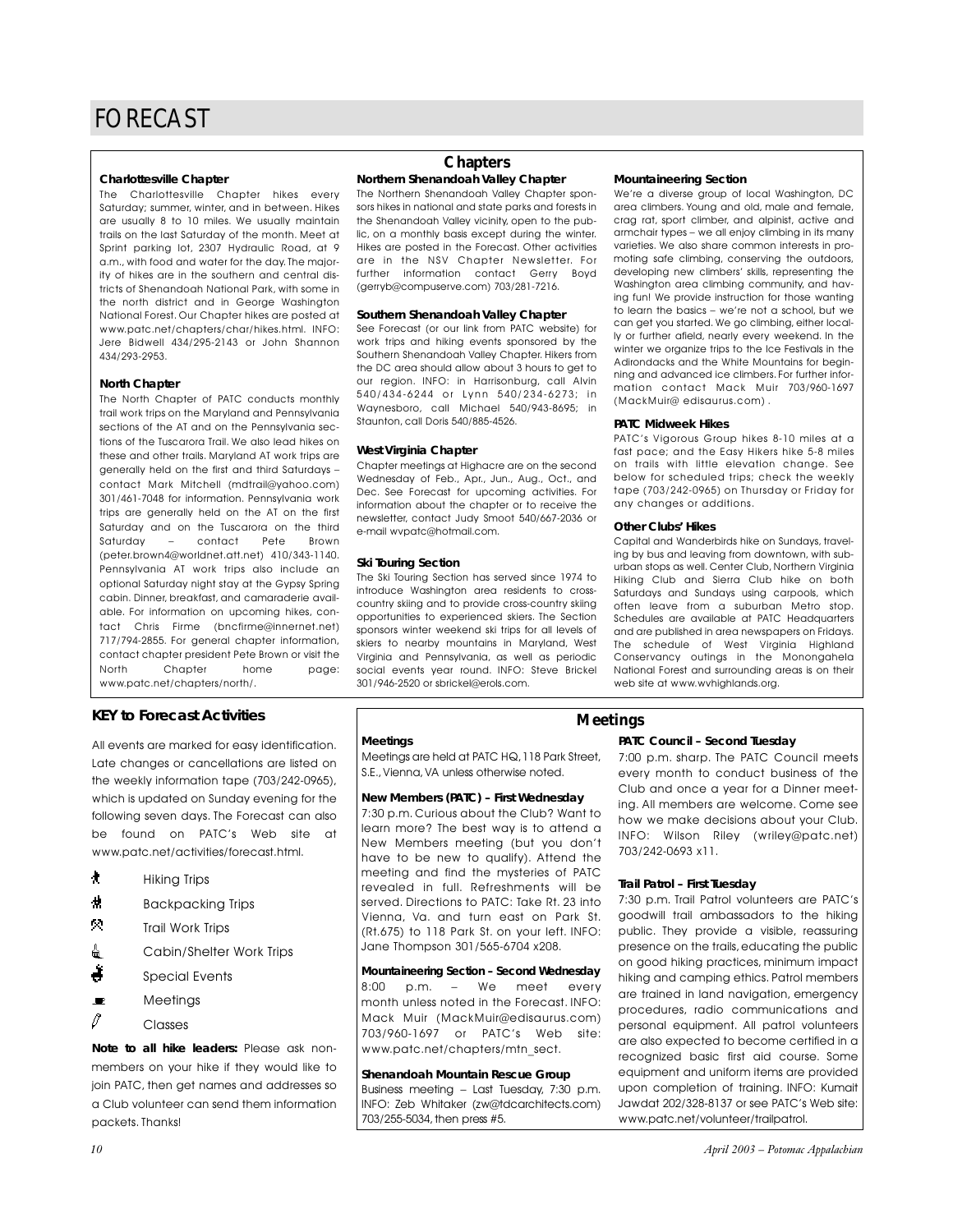# **APRIL**

### **1 (Tuesday)**

### **DEADLINE - May** *Potomac Appalachian* **Headquarters, Vienna, VA**

By 5:00 p.m. all items for the next issue of the newsletter due to editors. Send all Forecast events to PA-Forecast@patc.net and all other articles to PA@patc.net.

# **1 (Tuesday)**

### a **CLASS - Leave No Trace - Trainers Course Vienna, VA**

7:30 p.m. - 9:45 p.m. Indoor classroom instruction. If you are interested in learning more about Leave No Trace (LNT) and want to help others better understand their impact in the backcountry, then join us for this Trainers Course. See page 16 in this issue. Info: Anniell Miller (amill1@yahoo.com) 703/250-8113.

# **1 (Tuesday)**

## ` **HIKE - Vigorous Hikers**

**Central District, Shenandoah National Park,VA** Another long hilly hike. Climb Sam's Ridge to AT on Hazel Mountain and Meadow Springs Trails, then south to Corbin Cabin to descend Nicholson Hollow, ascend Hot Short and return down the Hazel River Trail. About 18 miles and 4000 foot climb. INFO:<br>Chris Nolen (chrishiker@erols.com) (chrishiker@erols.com) 301/469-8931.

**1 (Tuesday)**  \**MEETING - Trail Patrol, 7:30 p.m.**

### **2 (Wednesday)**

\**MEETING - New Members (PATC), 7:30 p.m.**

### **5 (Saturday)**

### . **TRAIL WORK TRIP - Rock Creek Park Crew Rock Creek Park, Washington, DC**

8:15 a.m. to noon – We couldn't wait and are starting a week early this year. Hope the snow's melted by now. Meet at the Rock Creek Nature Center. Contact: Mark Anderson (mhacca@starpower.net) 202/462-7718 or Ranger Ken Ferebee 202/895-6221.

### **5 (Saturday)**

### . **TRAIL WORK TRIP – South Mountaineers Appalachian Trail, MD**

Join this work event as the weather gets nicer. The South Mountaineers always have a good time "playing" along the Appalachian Trail in Maryland. We meet at 9:00 a.m. in Frederick County. INFO: Mark Mitchell (mdtrail@yahoo.com) 301/461-7048.

# **5 - 6 (Saturday - Sunday)** <sup>i</sup>**CABIN WORK TRIP - Tulip Tree Cabin Shaver Hollow, VA**

Yes we are still at it! Probably still working on the floor and baseboards and that ever present landscaping. Join us while you still can. Our work trips can't last much longer. We have milked this job about as long as we can. There will not be many more chances to get in on this outstanding work<br>of love. INFO: Charlie Graf of love. INFO: Charlie Graf (cagraf@aol.com) 410/757-6053.

# **5 - 6 (Saturday - Sunday)**<br>
CLASS - Wilderness First Aid (WSC) **Alexandria, VA**

program of the Wilderness Safety Council, this eighteen-hour class includes room study, hands-on practice, and results in a two-year certification. The cost is \$140. Registration is limited to 25 people. More<br>information and registration at: registration http://wfa.net. Contact: Christopher Tate 703/836-8905.

# **5 - 6 (Saturday – Sunday)<br>** $\sqrt[3]{}$  **CLASS - Leave No Trace - Trainers Course Shenandoah National Park, VA**

This is the low-mileage backpacking weekend following the classroom instruction on April 1. For more information see page 16 in this issue. Info: Anniell Miller (amill1@yahoo.com) 703/250-8113.

# **5 - 6 (Saturday – Sunday)**<br> *CLASS – Forest Service Trail Maintenance*

# **George Washington National Forest, VA**

The Forest Service will demonstrate the correct techniques for maintaining & building multi-use trails in the GWNF. The class will start at the Forest Service Work Center [new white building at the Depot] in Edinburg, Va. at 9 a.m. Be prepared to bring a bag lunch, water, rain gear, and appropriate clothing for fieldwork. Work will be demonstrated on the Sidewinder Trail with possible overnight at Glass House. RSVP to: Wade Bushong of the Forest Service 540/984-4101.

## **5 – 6 (Saturday – Sunday)** <sup>i</sup>**SHELTER WORK TRIP - New Construction Bowie, MD**

The logs have arrived at the worksite near Bowie, Md., where we will construct a new shelter. When completed it will be disassembled and moved to Shockey's Knob on the Tuscarora Trail west of Winchester, Va. PATC provides tools. Bring your lunch, water, and personal first aid kit. INFO: Frank Turk (FrankTurk@aol.com) 301/249-8243.

### **5 - 6 (Saturday - Sunday)**

. **TRAIL WORK TRIP - Blue and White Crew Central District, Shenandoah National Park, VA** The Blue and White Crew kicks off its 2003 season in April, this year. We'll attack all of the blowdowns on the SNP Central District AT with chain saws, Monster Coronas, and Stalmann's dentures. Weekend lodging will be at the Muttontop Cabin on the PATC Vining Tract. INFO: Kerry Snow (kerrysnow@comcast.net) 301/570-0596.



# **7 (Monday)** <sup>a</sup> **CLASS - Backpacking 101 - Intro Night PATC HQ, Vienna, VA**

7:30 p.m. - 9:30 p.m. The BP101 class provides those persons, 18 years and older, who have moderate or no backpacking experience with the opportunity to expand their enjoyment of the outdoors through the practice of backpacking. The class provides basic instruction in equipment selection and use; information and techniques to enhance safety and comfort; and Leave No Trace methods to protect our fragile backcountry environment. It also provides more experienced backpackers an opportunity to hone or renew their skills, and adapt their backpacking techniques to the Leave No Trace wilderness ethic. After classroom instruction the class will take their new skills out in the field. Instructional Weekend: April 12 - 13. Backpacking trip: May 3 - 4 accompanied by experienced backpacking instructors. Fee: \$60.00 for PATC Members; \$75.00 for non-members. INFO:<br>John Browne (ibrowne11@cox.net) John Browne (jbrowne11@cox.net) 703/425-5645 or see ad on page 16.

### **7 (Monday)**

### ` **HIKE - (Family) – Huntley Meadows Park Alexandria, VA**

Pack up the little ones, and come check out the largest of Fairfax County's parks. There is a network of boardwalks and an observation tower. We hope the timing will be right to hear the spring peepers. We will hike about 2 miles and visit the nature center after the hike. INFO: Lauren Lang (at94L@netzero.net) or 703/631-9278.

### **8 (Tuesday)**

### ` **HIKE - Vigorous Hikers**

**Catoctin Trail, MD**

20+ miles down the Catoctin Trail in MD from the Park Visitor Center to Gambrill State Park. Enjoy beautiful Cunningham Falls, invigorating climb of Bob's Hill, fording Hunting Creek, and on and on with fun stuff 'round every bend in the trail. INFO: Cliff Noyes (cliff.noyes@juno.com) 703/451-5181.

### **8 (Tuesday)**

\**MEETING - PATC Council, 7:00 p.m.**

### **9 (Wednesday)**

\**MEETING - Mountaineering Section, 8:00 p.m.**

## **9 (Wednesday)** \**MEETING - West Virginia Chapter Highacre House, Harpers Ferry, WV**

7:00 p.m. An overview of this spring's trail work trips at Gambrill SP (near Frederick, Md.) will be given. The WV Chapter oversees the Black Locust circuit trail. Judy Smoot (wypatc@hotmail.com) 540/667-<br>2036 or Dave Jordahl 2036 or Dave Jordahl (dave.jordahl@askdep.com) 301/834-7729

# **11 - 13 (Friday - Sunday)** <sup>i</sup>**CABIN WORK TRIP - Eaton Hollow South District, Shenandoah National Park,VA**

Come out and join in the fun. It is the Southern Region's spring-type trip. Eaton is scheduled for completion in 2008, so we sure need the help. Overnight at Schairer, community meals. See the 3-story log cabin as it was found. INFO: Thomas Jorgensen (Hairatheart@aol.com) or 540/456-4760.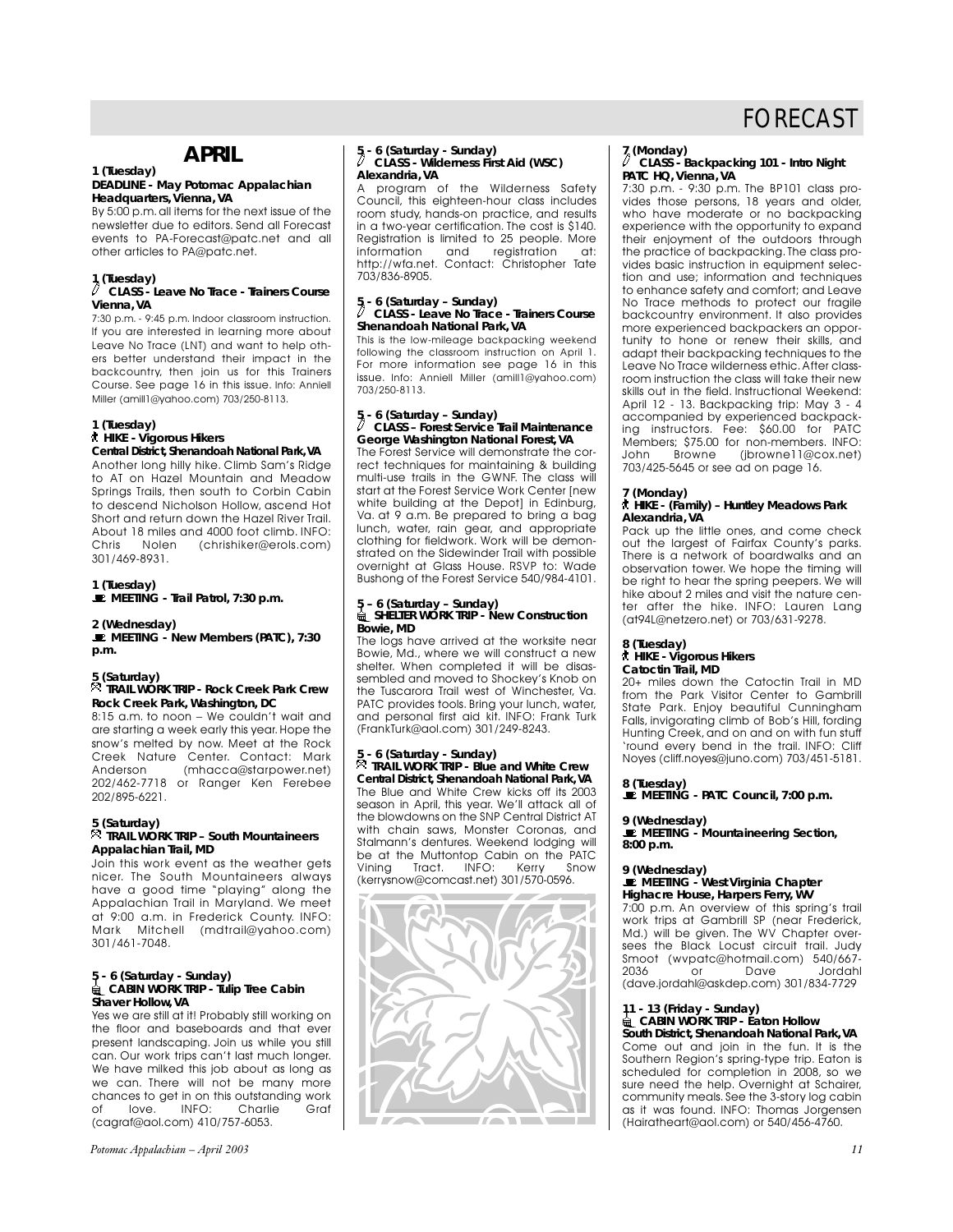# **12 (Saturday)<br>• SPECIAL EVENT - Reforestation Project (REI) Falls Church, VA**

9:00 a.m. - 1:00 p.m. Plant trees to celebrate Virginia's Arbor Day! Join the Northern Virginia Conservation Trust and REI for a reforestation project on an NVCT-protected property in Falls Church. Learn about conservation easements and how you can help preserve and protect Northern Virginia's natural resources, and have a great time with fellow conservationists! The event will take place from 9:00 a.m. to 1:00 p.m. at 7545 Idylwood Road, Falls Church, VA 22043.A light lunch and refreshments will be provided. Please bring a shovel if you have one.Wear tennis shoes or boots, pants and a comfortable shirt. Park on Dunford Road and enter the property through the gate at the end of the road. INFO: www.nvct.org. Please RSVP to Jeannie McPherson (jmcpherson@nvct.org) 703/354-5093 or Mark Nelson, 703/379-9400.

### **12 (Saturday)**

### . **TRAIL WORK TRIP - South Mountaineers Appalachian Trail, MD**

Everyone goes home happy and a bit tired from South Mountaineers events. Why not<br>join us? INFO: Mark Mitchell join us? INFO: Mark Mitchell (mdtrail@yahoo.com) 301/461-7048.

## **12 - 13 (Saturday - Sunday)** <sup>i</sup>**CABIN WORK TRIP - Blackburn Trail Center Round Hill, VA**

Continuing to build-out the inside of the carriage house. The long-range plan is to turn this space into a caretaker's apartment. Need help with drywall, finishing, electrical, plumbing and painting. Also need lots of unskilled labor with strong backs. We'll finish up Saturday evening and share in a group meal.Sunday breakfast will be provided for those spending the night. INFO: Chris Brunton 703/560-8070.

# **12 – 13 (Saturday – Sunday)**<br>
CLASS – Backpacking Instructional Weekend **Prince William Forest Park, Triangle, VA**

This weekend follows the introductory night (see April 7 event listing). The BP101 Introductory Backpacking Course provides those persons, 18 years and older, who have moderate or no backpacking experience with the opportunity to expand their enjoyment of the outdoors through the practice of backpacking. The students will then use their new skills on an overnight backpacking trip May 3 - 4 accompanied by experienced backpacking instructors. INFO: John Browne (jbrowne11@cox.net) 703/425-5645 or see ad on page 16.

### **12 - 13 (Saturday - Sunday)** . **TRAIL WORK TRIP - Cadillac Crew Appalachian Trail, VA**

The Crew plans to work on the AT north of Blackburn Trail center. Erosion control and tread work are needed. Bring water and a lunch for Saturday noon. Community dinner on Saturday night. Overnight at Blackburn Trail Center. INFO: Fran Keenan<br>(outdoorsnow@cox.net) 703/938-3973 (outdoorsnow@cox.net)<br>or Jon Rindt (jkrin or Jon Rindt (jkrindt@erols.com) 540/635-6351.



### **14 (Monday)** ` **HIKE - Family Hike - Riverbend Park Great Falls, VA**

Come search for Easter eggs along this kid friendly trail. Please register in advance so we will have enough eggs. We will hike 2 miles along the Paw Paw Passage Trail. The trail will take us down to a pond, and back along the Potomac River via the Potomac Heritage Trail. INFO: Lauren Lang (at94L@netzero.net) 703/631-9278.

### **15 (Tuesday)** ` **HIKE - Vigorous Hikers Massanutten Mountain, VA**

Camp Roosevelt Loop - Enjoy Kennedy Peak, loop back on Stephen's Trail to Duncan Knob rock scramble; 15 miles and 3300 ft climb. INFO: Chris Nolen (chrishiker@erols.com) 301/469-8931.

# **16 (Wednesday)** <sup>a</sup> **CLASS - Wilderness Survival Seminar (REI) Bailey's Crossroads, VA**

7:30 p.m. - Have you ever been seriously lost in the backcountry? Or slid off an icy road in a remote area? What would you do to survive in such a situation? Byron Kerns, founder and Chief Instructor of Mountain Shepherd Wilderness School of Outdoors Survival will answer those and other questions. As a former US Air Force Survival Instructor and graduate of the prestigious USAF Survival Instructor School at Fairchild AFB, Spokane, Washington, Byron has distilled the welter of knowledge, skill and sometimes conflicting "expert" advice into seven wilderness survival priorities which are the fundamental necessities in the survival situation. Byron will discuss these and other considerations to reduce panic and stress and increase your chances of survival in unpleasant and life threatening outdoor situations. INFO: Mark Nelson 703/379-9400.

### **17 (Thursday)** ` **HIKE - In-Between Hike Fraser Preserve, Great Falls, VA**

Joint hike with Sierra Club MWROP. A moderate to fast 10 miles over variable terrain. From I-495, exit 44 west on Va. 193 (Georgetown Pike) for 7.5 mi. to Springvale Rd. Go right for 2.5 mi. to arrow, turn left then immediate right. At Allenwood Lane turn left and park. Bring water/lunch. Starts at 10:00 a.m. No pets. Rain/shine. INFO: Henri<br>Comeau (henricomeau@aol.com) (henricomeau@aol.com) 703/451-7965.

# **19 (Saturday)** <sup>a</sup> **CLASS - Mapping Software (REI) Bailey's Crossroads, VA**

10:30 a.m. - 4:30 p.m. This five hour lecture, demonstration and exercise class will introduce participants to the features, benefits and operation of various mapping software systems. Instructor, Dimitri Tundra, will discuss the comparative advantages of the various systems for particular applications and teach participants to use the Topo! Mid-Atlantic software created by National Geographic. The second half of the class will include a field exercise. The class fee of \$75 includes all course materials and TOPO Interactive Mapping CD: Washington,<br>DC/Shenandoab Mational Park DC/Shenandoah Registration is limited. INFO: Mark Nelson, 703/379-9400.

# **19 (Saturday)**

### . **TRAIL WORK TRIP - The Road Team Central District, Shenandoah National Park,VA**

Come join the Backpacker Magazine Get Out More Road Team at work with Central District trail overseers. The Road Team, Amy and Brent Anslinger, are Appalachian and Pacific Crest Trail veterans, now eager to learn about trail maintenance. Location to be announced. INFO: Cathie Cummins (cumminsr@cox.net) 703/631-7421.

## **19 (Saturday)** . **TRAIL WORK TRIP - WV Chapter Gambrill State Park, WV**

Continuation of ongoing trail maintenance and relocation projects from last year on the Black Locust trail. Also, correction labels need to be placed onto hiking trail maps. Free trail maps to those who participate in putting labels on the maps. Meet at the Nature Center at 10:00 a.m. INFO: Dave Jordahl (dave.jordahl@askdep.com) 301/834-7729.

# **19 - 20 (Saturday - Sunday)** <sup>i</sup>**CABIN WORK TRIP - Tulip Tree Cabin Shaver Hollow, VA**

Even though we are nearing the end of this project I promise that there will be plenty of interesting and rewarding work to do. You will be proud to have contributed to this beautiful, outstanding example of Primitive American architecture. INFO: Charlie Graf (cagraf@aol.com) 410/757-6053.

# **19 – 20 (Saturday – Sunday)** <sup>i</sup>**SHELTER WORK TRIP - New Construction Bowie, MD**

The logs have arrived at the worksite near Bowie, MD where we will construct a new shelter. When completed it will be disassembled and moved to Shockey's Knob on the Tuscarora Trail west of Winchester, Va. PATC provides tools. Bring your lunch, water, and personal first aid kit. INFO: Frank Turk (FrankTurk@aol.com) 301/249-8243.

# **20 (Sunday)** ` **HIKE - WV Chapter**

## **Appalachian Trail, Northern VA**

Second section of the northern Virginia series hikes. Keys Gap to Snickers Gap, approximately 13.5 miles. Meet at 10:00 a.m. at Snickers Gap, along Route 7 to set up shuttles. Dave Jordahl (dave.jordahl@ askdep.com) 301/834-7729.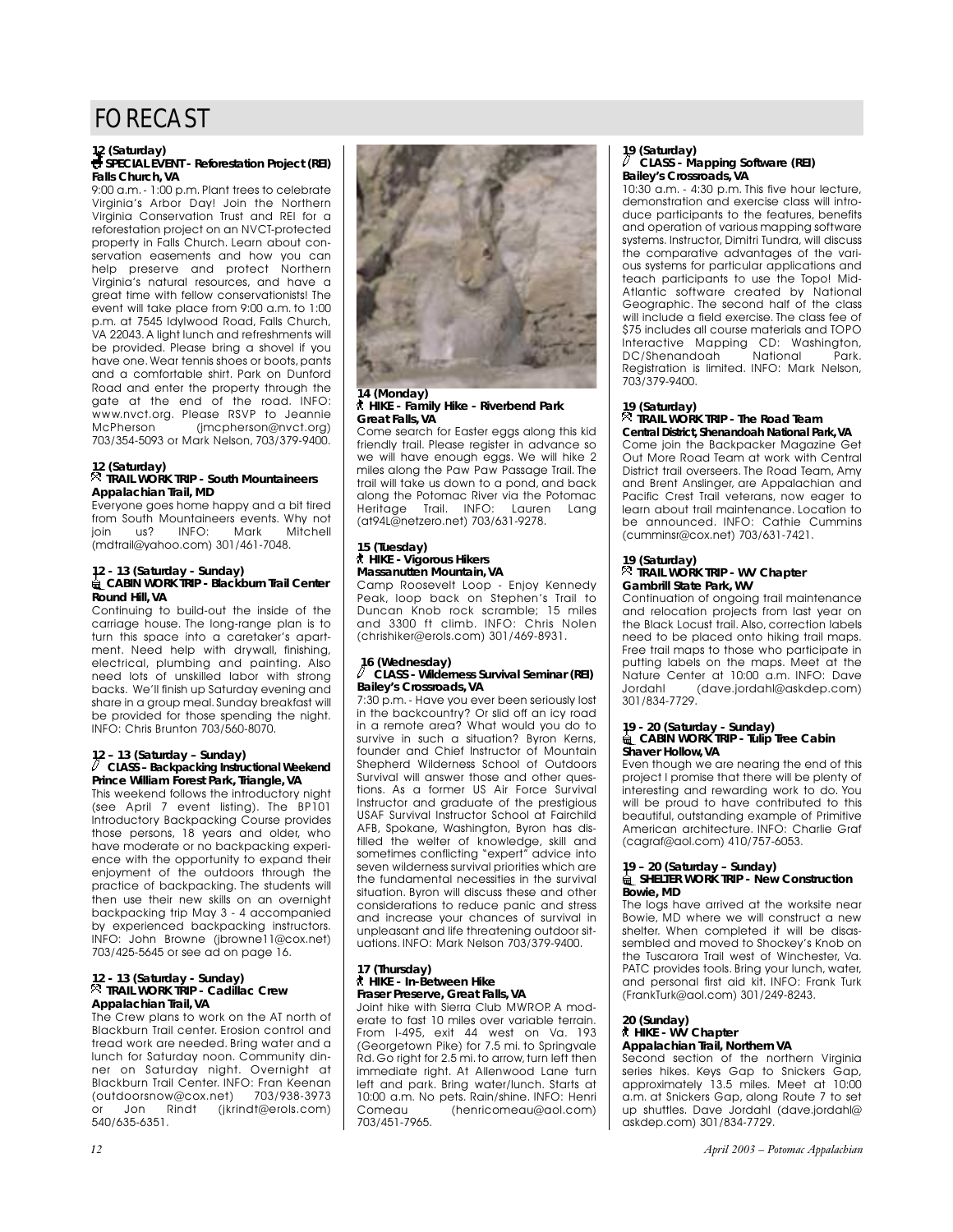### **21 (Monday)** ` **HIKE - Family Hike - Bull Run Park Centreville, VA**

We hope the timing will be right to enjoy the largest stand of Bluebells in Virginia.The trail is jogging-stroller friendly – just a few bog boards to bump over and a little mud.We will hike about 3 miles, about 1 mile is along Bull Run. After the hike, we will picnic near the sand-filled playground. INFO: Lauren Lang (at94L@netzero.net) 703/631- 9278.

### **22 (Tuesday)**

### ` **HIKE - Vigorous Hikers Old Dogwood Route, Appalachian Trail, VA**

A really tough 35.7 miles down the AT from Snickers Gap (Rt 7) to the 4-H Center just north of SNP. This will be a dawn to dusk hike and requires an "oh-dark-hundred" meeting time to set up car shuttles and a couple of enroute water caches. When "The Dogwood" was inaugurated in 1986 fewer than half the starters finished, the median enroute time exceeded 12 hours, and most of us were younger then. We will pick up any tired, cold, discouraged dropouts at designated road crossing, but it may be late. INFO: Chris Nolen (chrishiker@erols.com) 301/469-8931 or  $(cliff.noyes@juno.com)$ 703/451-5181.

# 23 (Wednesday)<br><sup>*Q*</sup> CLASS - Visions of Tibet (REI) **Bailey's Crossroads, VA**

7:30 p.m. - Even now, in our era of satellite phones and routine, globe-spanning air travel, Tibet remains a place apart. On a high, arid plateau behind the Great Himalaya, time still moves to the old rhythms in ancient towns like Shigatse, Zhangmu and Ronbuk Monastery. Join Marjorie Richman, veteran adventure traveler and trip leader for the Sierra Club, on an evening's adventure over high mountain passes, through high deserts, visiting rural villages and ancient towns on the way to Everest Base Camp, and the silent expanses of this high, remote corner of the planet. INFO: Mark Nelson, 703-379-9400.

### **26 (Saturday)**

### ` **HIKE - Jogging Stroller Run - Lake Accotink Springfield, VA**

The runners will go 2-6 miles, depending on the desires of each runner and passenger. The runners will meet the hikers at the halfway point for lunch and to play on the playground. I'm looking for someone to lead the hiking part. If no one volunteers, we will do only the run. INFO: Lauren Lang (at94L@netzero.net) 703/631-9278.

### **26 (Saturday)**

### . **TRAIL WORK TRIP - Rock Creek Park Crew Rock Creek Park, Washington, DC**

8:15 a.m. to noon - Did we mention that we are calling this crew the Rock Creek Fili-Busters? Come let us know what you think of the name before we go crazy and order a bunch of T-shirts. Meet at the Rock Creek Nature Center. Contact: Mark Anderson (mhacca@starpower.net) 202/462-7718 or Ranger Ken Ferebee 202/895-6221.

# 26 - 27 (Saturday - Sunday)<br><sup>*/*</sup> CLASS - Crosscut Saw Workshop

**Blackburn Trail Center, Round Hill, VA** Join SOT Liles Creighton and PATC district manager Dan Dueweke for a weekend of hands-on instruction in the proper use and care of one- and two-man crosscut saws and single-bit axes. You will have ample opportunity to practice your skills on an AT<br>section. INFO: Dan Dueweke section. INFO: Dan Dueweke (danjan@fcc.net) 703/266-3248.

# **26 - 27 (Saturday - Sunday)** . **TRAIL Work Trip - Cadillac Crew Shaver Hollow, VA**

Tulip Tree Cabin is scheduled to enter the system this year.In preparation the Crew is building a trail that connects to the SNP Crusher Ridge trailhead. Bring water and a lunch for Saturday noon. Community dinner on Saturday night.Overnight at Tulip Tree Cabin. INFO: Fran Keenan (outdoorsnow@cox.net) 703/938-3973 or Jon Rindt (jkrindt@erols.com) 540/635-6351.

## **27 (Sunday)** . **TRAIL WORK TRIP - WV Chapter Gambrill State Park, VA**

Continuation of ongoing trail maintenance and relocation projects from last year on the Black Locust trail. Also, correction labels need to be placed onto hiking trail maps. Free trail maps to those that participate in putting labels on the maps. Meet at the Nature Center at 10:00 a.m. INFO: Dave Jordahl (dave.jordahl@askdep.com) 301/834-7729.

# **28 (Monday)** ` **HIKE - (Family Hike)**

**Theodore Roosevelt Island, Washington, DC** Get away from it all and come enjoy the Spring weather on this little island oasis. We will hike along the perimeter of the island, about 2 miles. The trail is jogging-stroller friendly, regular stroller passable. We will picnic near the monument after the hike. INFO: Lauren Lang (at94L@netzero.net) 703/631-9278.

### **29 (Tuesday)** ` **HIKE - Vigorous Hikers Appalachian Trail, WV**

Out and back from Keyes Gap (Rt 9) to PATC's Blackburn Trail Center. Let's take it easier this week - 12 miles and 2000' elevation gain - resting from the "Old Dogwood" last week and the upcoming Hike Across Md. INFO: Cliff Noyes (cliff.noyes@juno.com) 703/451-5181.



**29 (Tuesday)** \**MEETING - Shenandoah Mountain Rescue Group (Business meeting), 7:30 p.m.**

# **30 (Wednesday)**<br> $\varnothing$  CLASS - Adventure Travel for Women (REI) **Bailey's Crossroads, VA**

7:30 p.m. - It's dusk in a small village in the fjord region of Chile. You just exited a dusty bus, have no local currency and your travel guide neglected to update itself vis-à-vis lodging options. It starts to rain as you see a man cycling a block down the street. What ever do you do? REI's veteran world traveler, Megan Owens, has tasted the dust and the rain from Jamaica to Jerusalem, and will discuss security, safety, travel health, packing, planning, preparation, and tips for enjoyable adventure travel, so you can Get Outside Yourself! INFO: Mark Nelson, 703/379-9400.

# **MAY**

### **1 (Thursday)**

### **DEADLINE - June** *Potomac Appalachian* **Headquarters, Vienna, VA**

5:00 p.m. All items for the next issue of the newsletter due. Send Forecast events to PA-Forecast@patc.net and all other articles to PA@patc.net.

## **1 (Thursday)** ` **HIKE - In-Between Great Falls, MD**

Moderate 8-9 mile hike over varied terrain to include Billy Goat, Gold Mine, and River trails. Meet at 10:00 a.m. at the parking lot across from Old Anglers Inn on MacArthur Blvd. INFO: Nena Ewing 301/652-9147.

# **2 - 4 (Friday - Sunday)** ~ **BACKPACKING TRIP - Canyon Rim Trip Roaring Plains Canyon, WV**

Come enjoy a trail that is steadily on its way to being a star attraction in Roaring Plains. We will base camp and day hike to various overlooks of plentiful panoramic views of WV. Bring your love of the outdoors and a sense of adventure as this is not an established trail. Moderate. INFO: Susan Bly (sbly@shepherd.edu) 304/258-3319 between 7:00 and 9:00 p.m.

# **3 (Saturday)** ` **HIKE - In-Between hikers Rock Creek Park, Washington, DC**

Please join us for a closed circuit, 12 mile hike in Rock Creek Park in Washington, D. C. at a time when the wild flowers will be at their best.We will visit Fort DeRussy (Civil War Fort), Pulpit Rock, Jusserand Memorial, Pierce Mill, and, of course, Rock Creek. Bring water and lunch. INFO: Don Titus (donaldtitus@earthlink.net) home 301/652-6806 or office 301/688-0135.

### **3 (Saturday)**

# ` **HIKE - Natural History Trillium Hike Linden, VA**

Thompson Wildlife Management Area. Be a part of PATC history! Starting as far back as the late 1920's, PATC members have hiked along this stretch of the AT at this time of the year to revel in the beauty of the literally millions of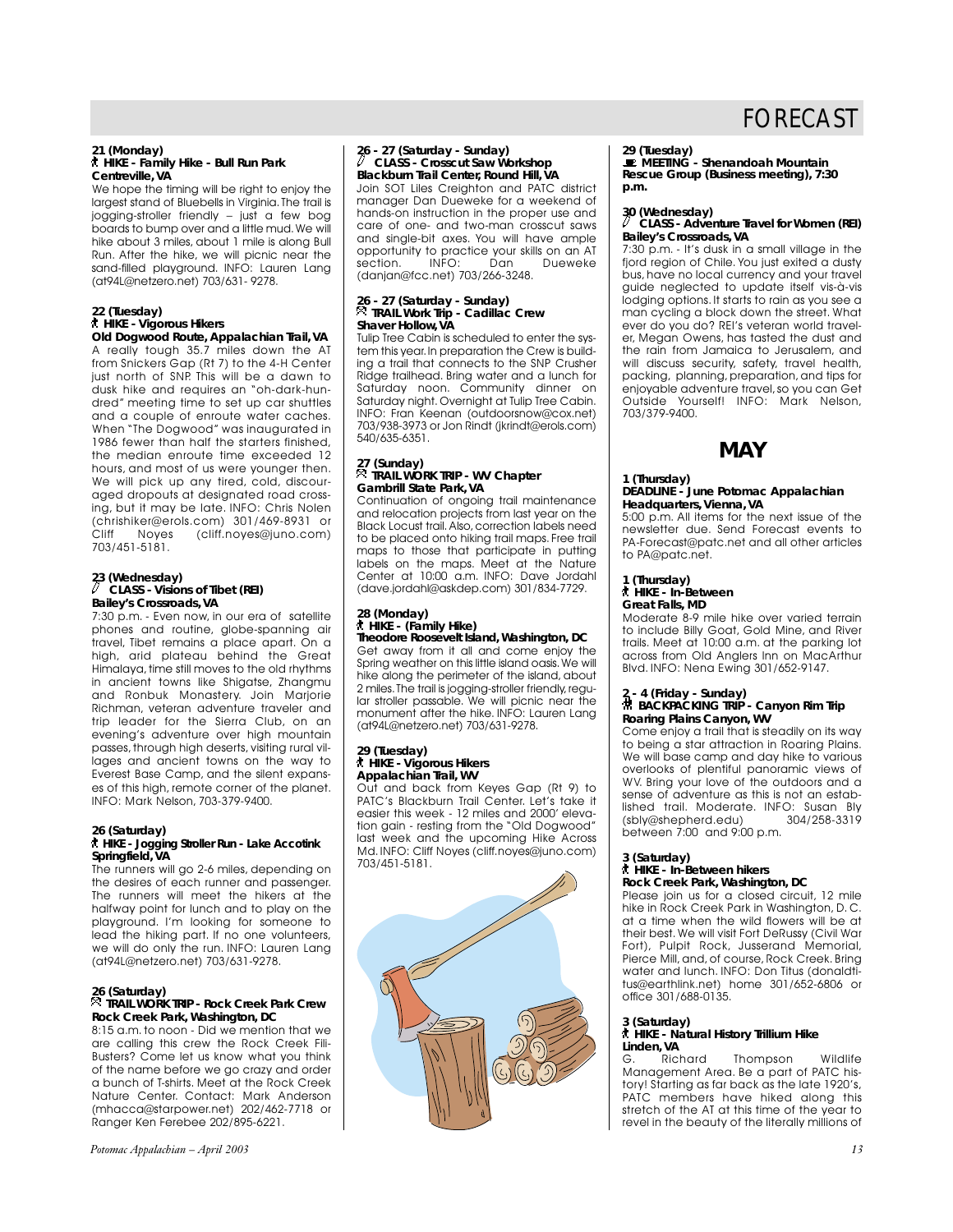large-flowered trilliums. Led for many years by trail overseer Herman Nolte, then by Paula Strain, Bob Pickett now hosts this famous hike for his 13th year. After a moderately difficult one-mile hike up to the AT, we'll spend the afternoon hiking through some of the densest stands of trillium known on the east coast.Yellow lady's slipper orchids, nodding trillium, and occasionally, showy orchis orchids, are among the many wildflowers seen along this trail. And as if flowers weren't enough, this is a great place for warblers and scarlet tanagers. Morels, snakes and common loons have also been found on this hike. Reservations: Bob Pickett 301/681-1511.

## **3 (Saturday)** . **TRAIL WORK TRIP - Frederick County Appalachian Trail, MD**

Another great event in MD, moving rocks and dirt around and being happy it wasn't on your lawn! We meet at 9:00 a.m. in Frederick County. INFO: Mark Mitchell (mdtrail@yahoo.com) 301/461-7048.

# **3 - 4 (Saturday - Sunday)**<br>
CLASS - Wilderness First Aid (WSC) **Alexandria, VA**

A program of the Wilderness Safety Council, this eighteen-hour class includes classroom study, hands-on practice, and results in a two-year certification. The cost is \$140. Registration is limited to 25 people. Registration required. INFO: Christopher Tate (wfa.net) 703/836-8905.

# **3 - 4 (Saturday - Sunday)**<br>
CLASS - Backpacking 101 – Weekend Trip **Location to be announced**

The class provides basic instruction in equipment selection and use; information and techniques to enhance safety and comfort; and Leave No Trace methods to protect our fragile backcountry environment. It also provides more experienced backpackers an opportunity to hone or renew their skills, and adapt their backpacking techniques to the Leave No Trace wilderness ethic. INFO: John Browne (jbrowne11@cox.net) 703/425-5645. For more information see ad on page 16 of this issue.

### **3 - 4 (Saturday - Sunday)** . **TRAIL WORK TRIP - Blue and White Crew**

**Central District, Shenandoah National Park,VA** Join the Blue and White Crew as we warm up for our Annual Overseer Workshop (scheduled in June). We'll be working on a project in the SNP Central District. Weekend accommodations are at the Pinnacles Research Center. Meals are pot luck. INFO: Kerry Snow (kerrysnow@comcast.net) 301/570-0596.

## **5 (Monday)** ` **HIKE - Family Hike - Manassas Battlefield Manassas, VA**

Come join us for a kid-friendly 2 mile loop. The path is jogging-stroller-passable. There are a few short steep up and downs and some roots and log stairs. The trail has a neat long boardwalk section, then goes up into an open meadow, then back into the woods and along the stream. INFO: Lauren Lang (at94L@netzero.net) 703/631-9278.



**6 (Tuesday)**  \**MEETING - Trail Patrol, 7:30 p.m.**

**7 (Wednesday)**  \**MEETING - New Members (PATC), 7:30 p.m.**

### **10 (Saturday)** . **TRAIL WORK TRIP - Rock Creek Park Washington, DC**

8:15 a.m. to noon. Maybe the snow wasn't off the ground in April, but surely it is gone by now.Come help prepare the trails for the long-hot-summer. Meet at the Rock Creek Nature Center. INFO: Mark Anderson (mhacca@starpower.net) 202/462-7718 or Ranger Ken Ferebee 202/895-6221.

# **10 - 11 (Saturday - Sunday)** . **TRAIL WORK TRIP - Cadillac Crew Per Lee Tract, Madison, VA**

Entry Run Trail on Work continues on the Entry Run Trail that will be a new access trail into the SNP connecting to the Pocosin Fire Road. We hope to complete this multi-year project this year.Bring water and a lunch for Saturday noon. Community dinner on Saturday night. Overnight at PATC's Rosser Lamb Cabin. INFO: Fran Keenan (outdoorsnow@cox.net) 703/938-3973 or Jon Rindt (jkrindt@erols.com) 540/635-6351.

**13 (Tuesday)**  \**MEETING - PATC Council, 7:00 p.m.**

**14 (Wednesday)**  \**MEETING - Mountaineering Section, 8:00 p.m.**

### **17 (Saturday)**

` **HIKE - Waterfall and Wild Flower Series Central District, Shenandoah National Park, VA** The second hike of the Waterfall and Wild Flower Series will be 16-mile hike starting at the Bluff trail to include about 4 miles of bushwhacking. Elevation gain is 3300 feet. Waterfalls to be visited are Big Devil Stairs, Jordan River Waterfall, and Lands Run. A side trip to see the columnar jointing is optional.There will be a 6-mile shuttle along Skyline Drive. Shorter distances are options. PATC Map 9. Meet at the Oakton Shopping Center parking lot at 7:30 a.m. INFO: Jack Thorsen, (thorsen4@Juno.com) 703/339-<br>6716 or William Needham 6716 or William Needham (Needham82@AOL.COM) 410/884-9127.

## **17 (Saturday)** . **TRAIL WORK TRIP - South Mountaineers Appalachian Trail, MD**

The weather is so nice this time of year, the woods beckon. Have fun "working" with a jovial group of trail stewards known as the South Mountaineers. Close to home yet away-from-it-all. INFO: Mark Mitchell (mdtrail@yahoo.com) 301/461-7048.

## **17 (Saturday)** . **TRAIL WORK TRIP - Stonewall Brigade Shenandoah County, VA**

Great North Mountain on the VA/WV state line. Join the Stonewall Brigade on Waites Run Road at 9:00 am to get tools then work on the Capon Trail. This trail is near the road parking area. Please let me know by Wednesday evening if you plan to attend. Bring lunch, work gloves, water, seasonal clothing, and hiking shoes.<br>RSVP/INFO: Hop Long RSVP/INFO: Hop Long (theFSLongs@erols.com) 301/942-6177.

# **24 - 26 (Saturday - Monday)** . **TRAIL WORK TRIP - Cadillac Crew Vining Tract near Stanardsville, VA**

Trail work/Clearing on Vining Tract near Stanardsville, Va. Always a great place to do trail work. The Crew will work on some of the Tract Trails and clear around Mutton Top Cabin. Bring water and a lunch for Saturday noon. Community dinner on Saturday night. Overnight at Mutton Top<br>Cabin. INFO: Fran Keenan Keenan (outdoorsnow@cox.net) 703/938-3973 or Jon Rindt (jkrindt@erols.com) 540/635-6351.

**27 (Tuesday)**  \**MEETING - Shenandoah Mountain Rescue Group (Business meeting), 7:30 p.m.**

## **Wilderness First Aid Classes: 2003**

March 1-2: Alexandria, VA April 5-6: Alexandria, VA May 3-4: Alexandria, VA May 24-25: Alexandria, VA May 31-June 1: Alexandria, VA July 12-13: Alexandria, VA Wilderness First Aid is a program of the Wilderness Safety Council and meets ACA standards for 60 minutes or more from definitive medical treatment. The cost of all classes in 2003 is \$140. Please call us with any questions at: 703/836- 8905 or e-mail chris@wfa.net.

# **Just In**

*Following the North Country National Scenic Trail*, by Wes Boyd, 96 p., 63 photographs, 1999, North Country Trail Association. This book has a chapter on each state the trail goes through with informative details for each state. ❏ *—Carol Niedzialek*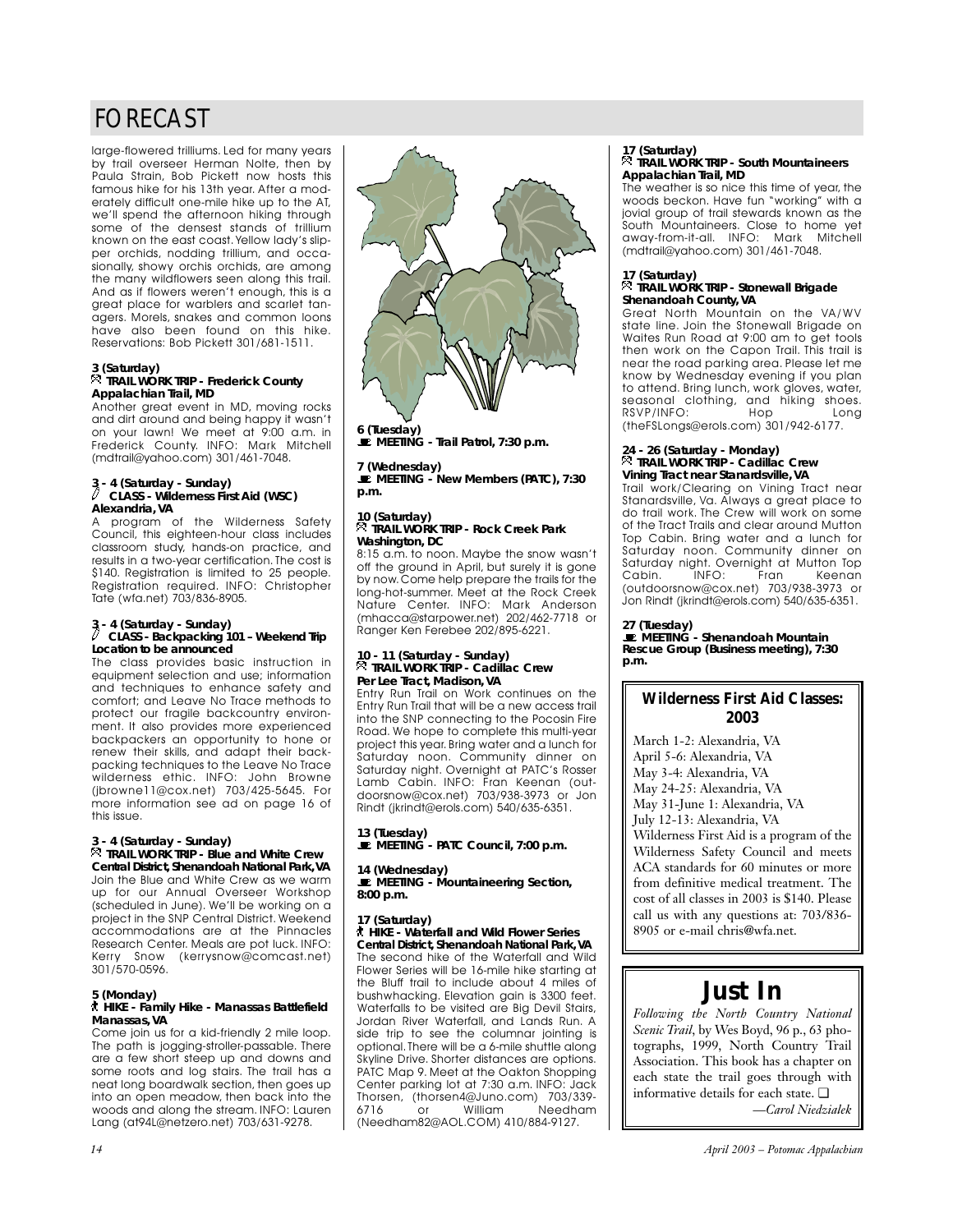# **CALLING ALL SAWYERS**

Circle the weekend of April 26-27 and make time for the axe and crosscut saw techniques workshop at Blackburn Trail Center. This course is intended for Overseers who have wilderness trail sections or those who prefer the cold steel of a "singing saw" to a Stihl. We will cover crosscut saw basics, safe saw handling, and the proper use of a single-bit axe. We'll also discuss the many associated tools that will make your sawing safer and easier. All participants will have an opportunity to spend a day in the woods practicing their skills on an AT section. For further information, contact Dan Dueweke, 703/266-3248 or e-mail danjan@fcc.net. ❏

# **April 26 and 27 Chain Saw Certification Class**

There will be a chainsaw certification class<br>on April 26 and 27. Accommodations will be your tent in the Pinnacles Research Center at MP 37.3 on the Skyline Drive in SNP. Instruction, beginning at 9 a.m. on April 26, will be in the basement conference room in the Park Headquarters on Route 211 and a field location nearby. Bring a bag lunch for Saturday, and meals will be provided at a nominal cost for Saturday evening, Sunday morning, and Sunday lunch.

Priority will be given to those whose certifications expire in 2003, and class size is limited to 25. Please contact Bernie Stalmann at 301/725- 8876 or bstalmann@aol.com to reserve your space and for more information. ❏

# **PATC Receives Award From SNP**

Congratulations to PATC are in order! In recognition and appreciation for all that PATC has contributed to the Shenandoah National Park and region through the past three years, SNP has nominated PATC for the 2003 NPS Northeast Region Conservation Partnership Award. The decision turnaround time for the award at Region was very quick, and PATC was declared the 2003 winner! There were five other strong competitors nominated for the award, and the NE Regional Director, Marie Rust, agrees that PATC is a great choice for this prestigious award.

The award ceremony with a plaque presentation was to be held on March 19 in Philadelphia, at a Superintendents conference at the Independence Visitor Center.



The Regional Office was to fund the travel of a PATC member to accept the award on behalf of the Club. More about this award and the ceremony in the May *Potomac Appalachian*.

# **Tails from the Woods by George Walters** THE MICE CONTEMPLATE THE UNIVERSE BETWEEN CABIN VISITS



# **Complete Guide to Trail Building**

*"The Complete Guide to Trail Building and Maintenance*," 3rd ed., by Carl Demrow & David Salisbury, Appalachian Mountain Club, 1998, soft cover, 246p., many photographs and drawings. \$14.95.

This manual, used by both U.S Forest and Park Services, has been updated and expand-ed. The book was written by AMC's Director of Trails and White Mountains Trails Supervisor. Besides the usual topics on trail maintenance, the book covers planning and designing, tools, bridges, drainage, erosion control, moving rocks, creating signs, styles of stiles, and lots more. For anyone who works on trails, this is an excellent book to read to improve your knowledge about tending trails. ❏

*—Carol Niedzialek*

# **WEST VIRGINIA CHAPTER'S WEB SITE IS UP AND RUNNING**

www.patc-wv.org is up and running! You can now view the Jan.-Feb. newsletter at our new Web site. *—John Powers, ed.*

*Potomac Appalachian – April 2003 15*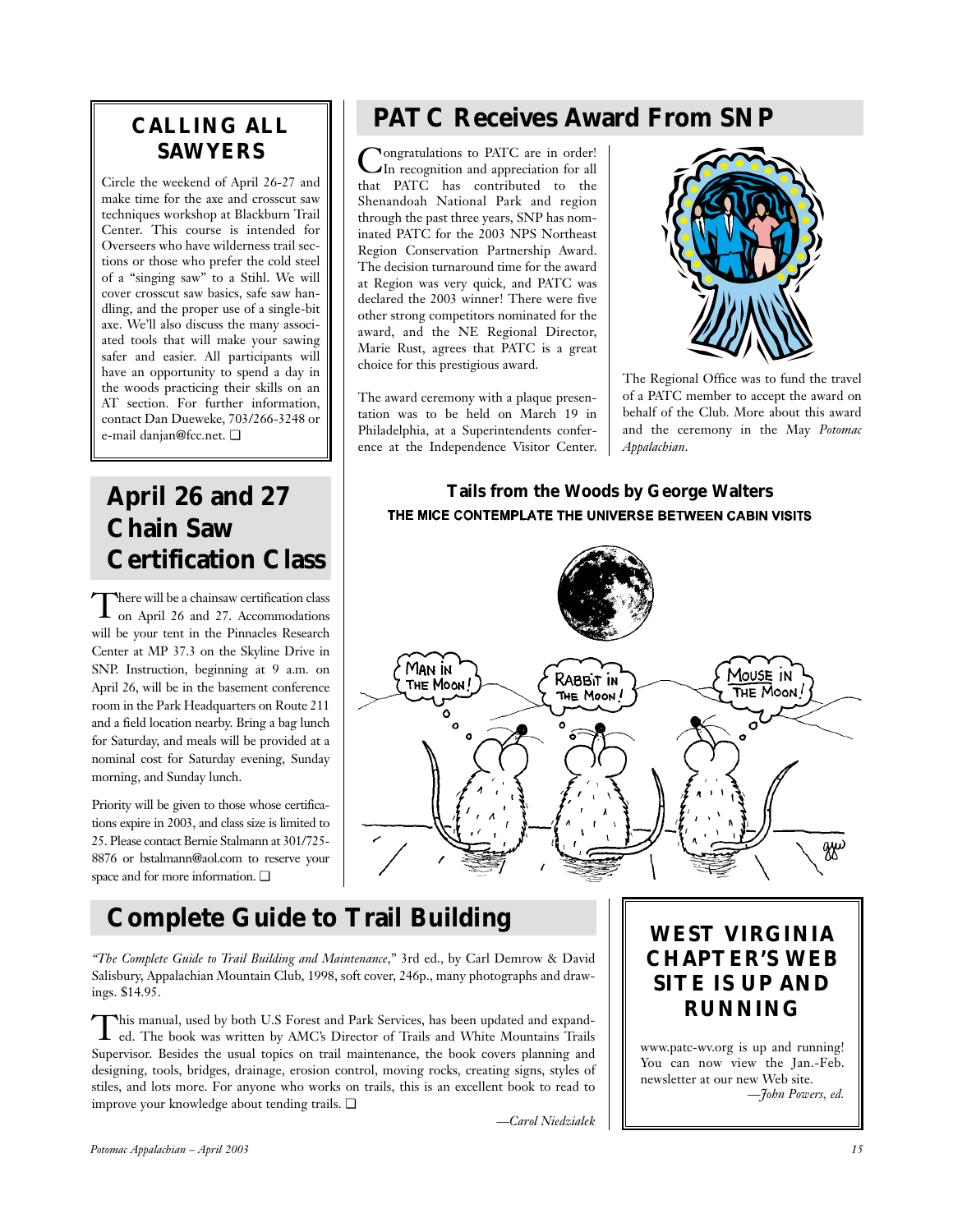**Potomac Appalachian Trail Club Trail Patrol presents**

**BACKPACKING 101**

**An Introductory BACKPACKING Course** The BP101 class provides those persons, 18 years and older, who have moderate or no backpacking experience with the opportunity to expand their enjoyment of the outdoors through the practice of backpacking. The class provides basic instruction in equipment selection and use, information and techniques to enhance safety and comfort, and Leave No Trace methods to protect our fragile backcountry environment. It also provides more experienced backpackers an opportunity to hone or renew their skills and adapt their backpacking techniques to the Leave No Trace wilderness ethic. The students will then use their new skills on an overnight backpacking trip accompanied by experienced backpacking instructors.

**INTRODUCTION NIGHT:** Monday, April 7, 2003, 7:30 p.m. – 9:30 p.m. PATC Headquarters, Vienna, Va. **INSTRUCTIONAL WEEKEND:** 

April 12-13, 2003 Prince William Forest Park Triangle, Va. **BACKPACKING TRIP:** 

May 3-4, 2003

Fee: \$60.00 for PATC Members; 75.00 for Non-Members

For more information, please contact: John Browne, 703/425-5645, e-mail: jbrowne11@cox.net

### **BP101 Registration:**

| Please return with check payable to:<br>Potomac Appalachian Trail Club<br>PATC Trail Patrol, 118 Park Street, SE,<br>Vienna, VA 22180 |  |
|---------------------------------------------------------------------------------------------------------------------------------------|--|
| Name:                                                                                                                                 |  |
| PATC Member?<br>No.<br>Yes<br>(Member #                                                                                               |  |
|                                                                                                                                       |  |
| Work Phone:                                                                                                                           |  |
| E-mail:<br><u> 1989 - Andrea Albert III, martin a</u>                                                                                 |  |
| Mailing Address:                                                                                                                      |  |
|                                                                                                                                       |  |
| Backpacking experience/related out-                                                                                                   |  |
| doors experience: (hiking, camping, etc.)                                                                                             |  |
|                                                                                                                                       |  |
|                                                                                                                                       |  |
| What do you expect from this course?                                                                                                  |  |
|                                                                                                                                       |  |
|                                                                                                                                       |  |
|                                                                                                                                       |  |

**Potomac Appalachian Trail Club Trail Patrol presents**

# **Leave No Trace**  *TRAINERS COURSE*

### **April 1 (classroom) and April 5-6 (backpacking)**

If you are interested in learning more about Leave No Trace (LNT) and want to help others better understand their impact in the backcountry, then join us for this Trainers Course.You will have opportunities in the indoor and the outdoor classrooms to learn more about LNT skills and ethics, to practice your LNT skills, to gain confidence in your ability to help others understand LNT, and to develop and practice your teaching style.

After completing this course you will be certified as an LNT trainer. It is our hope that you will be willing to give LNT presentations to community groups if your schedule permits.

> **Indoor Classroom Instruction:**  Monday, April 1, 2003 7:30 p.m. to 9:45 p.m.

**Outdoor Instruction** (low-mileage backpacking weekend): Sat. - Sun., April 5-6, 2003 Shenandoah National Park Fee: \$20.

For more information or to register (required), please e-mail Anniell Miller<br>at amill1@vahoo.com or call at amill1@yahoo.com or 703/250-8113(before 11p.m.)

### *Geology, from page 7*

boom, and it was shut down in 1874. The manganese iron mine was operated by the National Carbon Company for the government during World War I.

In our struggle to cope with the crowds and confusion of the modern world, it is instructive and humbling, I think, to look back. It was the Grenville Orogeny that started it all, resulting ultimately in the iron deposits that led to the iron furnaces that led to the iron to build the cars that cause the crowds and confusion we live with. But, as the Desiderata so aptly states, "For all its sham and drudgery, it is still a beautiful world. Be cheerful. Strive to be happy." So when you stand on the uplifted Silurian sandstone and look down on the remnants of the Elizabeth Furnace, you can appreciate the roots, but also appreciate the branches. After all, it's better than being a collier waiting for the charcoal pile to explode. ❏

*—William Needham and Jack Thorsen*

# **30th Annual 100-Kilometer One-Day Hike**

Washington, D.C. to Harpers Ferry, W.Va. Saturday, May 3, 2003 Sponsored by the Sierra Club's Metropolitan Washington Regional Outings Program

Hiking 62.5 miles in a single day is a challenge, even for people in good physical condition. It means having to cover a distance that's 10 miles longer than two back-to-back marathons. It means having to average three miles an hour (including rest stops) just to finish by midnight.

The hike starts at 3 a.m. at the Thompson Boat Center (near the Watergate) and ends – much later – at the American Youth Hostel at Sandy Hook (near Harpers Ferry) via the C&O Canal. On the trail, you'll get food, drinks, and first aid at manned stations, along with wildlife sightings, spectacular views of the Potomac River, the company of fellow trekkers, and visits from bike patrols. At the hostel, you'll get a warm welcome, dinner, and some rest.

If the 100-K seems too daunting, consider one of the two alternatives:

- ❏ The 80-K or 50 miles starting at 6:00 a.m. from Carderock, or ❏ The 50-K or 31.25 miles starting at
- 10:00 a.m. from Edwards Ferry Lock (across the Potomac from Leesburg).

With either of these alternatives you will join the 100Kers en route and end up at Sandy Hook.

The key to success will be pre-hike preparation. People of all ages (late teens to eighties) have gone the distance. You can too. Get into training now – and register by April 28.

Call the Sierra Club's tape-recorded hotline: 202/547-2326 for training hike details.

For more information on the 100K/80K/50K, the training hikes and registration, see http://onedayhike. tripod.com/ or call Carol 703/476-8730 or Paul 703/256-6351. ❏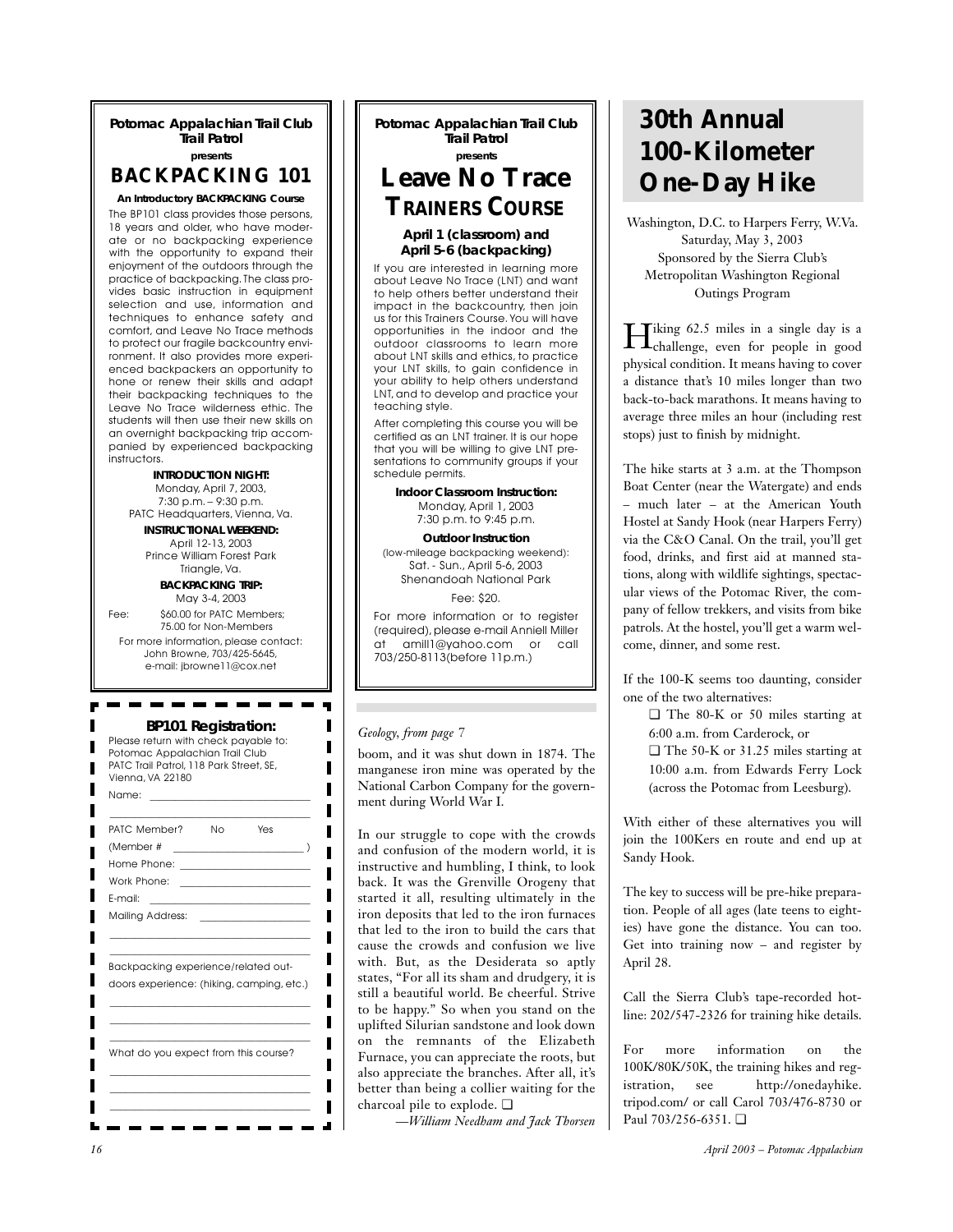### **NEW NOTICES**

**TERRAPIN STATION HOSTEL IS OPEN** May 1-Sept 1, 2003. Located at 304 Chester Gap Road, Chester VA, Near AT going north, just before exiting SNP. Showers, laundry, morning shuttle to Front Royal. Call Mike Evans (gratefullgg@hotmail.com) 540/631-0777 or 540/539-0505 for more information.

### **HELP WANTED**

**CALLING ALL LAWYERS, ACCOUNT-ANTS AND TAX ATTORNEYS.** Want to give something of value to the Club, but don't want to swing a Pulaski? Virginia has enacted a new law that permits donors of conservation easements to sell the tax credit and reap a substantial cash infusion. PATC owns property in Virginia that would be eligible for such a cash rebate. The Club needs you to help write the proposals that would bring the Club tens of thousands of dollars that could be plowed back into our land acquisition fund for trail protection, cabin construction, or general expenses. Contact: Phil Paschall (bettycox@erols.com), or phone 540/882-3027. But hurry – before the State changes its mind.

### **FOR SALE**

**FOR SALE:** Peter Limmer Backpacking Boots, size 9.5, excellent condition, best offer. Also, REI Goretex Rain pants, size M, Brand new condition, best offer. Call Howard Cohn at (w) 202/307-4363 or (h) 410/381-2436.

## **LOST AND FOUND**

**FOUND CAMERA** – Oct. 17, 2002, at Myron Glaser cabin, disposable camera with family pictures (including dog). Contact Stephanie at 301/270- 5713 or georgeandsteph@erols.com.

**FOUND – MOTOROLA TALKABOUT** T6220 on Pond Run Section, Tuscarora Trail. Contact Glenn at<br>703/448-0140 or apalatini@ 703/448-0140 or erols.com.

### **HIKING EXCURSIONS**

**HIKE IN SWITZERLAND'S BERNISSE REGION.** Five hiking days in Murren, four hiking days in Grindelwald and two days in Zurich are included in this ten day trip which begins on Sep. 4, 2003. Approximate cost is \$2,000 and includes air, most of the ground transportation, lodging in 3 star hotels, half board for most days, breakfast every day, and travel insurance. For additional information call Donna Brother, 703/435-8315.

# **NOTICES**

## **VOLUNTEER OPPORTUNITIES**

*PA* **HELP WANTED:** A volunteer is needed to attend monthly Council meetings and report via e-mail on the meeting. Please contact Linda at PA@patc.net.

**EVENING DESK VOLUNTEERS NEEDED** to work the Sales or Information desks once or twice a month 7 p.m. to 9 p.m. We will train you. Call Sales and Information Coordinator Annetta DePompa at 410/535-5171.

**SALES DESK VOLUNTEERS NEEDED** every Thursday and/or Friday at the PATC Headquarters between Noon and 2 p.m. We will train you. Once or twice per month. If interested call Pat Fankhauser at 703/242-0693, Ext. 17, or e-mail at pfankhauser@patc.net or Maureen Estes at Ext. 19, or at mestes@patc.net.

## **ALSO NEEDED:**

**NEED TO HIRE – PLUMBER.** Need help at a PATC Cabin over a work weekend this summer. No pay, use your own tools, supply your own transportation, and bring money for your meals. If you finish the job on Saturday you will be allowed to use the commode and shower on Sunday. Contact Thomas C.<br>Jorgensen (hairatheart@aol.com) (hairatheart@aol.com) 540/456-4760.

**DESPERATE - NEED A COOK** for weekend work trips.We slackers will eat anything.Your duties are to buy food (we'll reimburse you), cook, take pictures at the site, clean up after meals. Sat. evening, Sun. morning, Sun. lunch. If you can take this job for one weekend, it would be a big help. It pays as all other volunteers on a worktrip, but I don't tongue-lash the cook the way I do laborers. Contact Thomas C. Jorgensen at hairatheart@aol.com or call 540/456-4760.

**PROJECT LEADERS / CONSTRUCTION** Foremen, for info call Charlie Graf at: 410/757-6053 or e-mail cagraf@aol.com. **MEDICAL CHAIR VACANCY:** If interested please contact Mickey McDermott at patcvolunteer@patc.net.

## **NOT INTERESTED IN WORKING IN THE GREAT OUTDOORS?**

It takes a lot more than trail workers to keep the Club going! INFO: Wilson Riley, Wriley@patc.net or 703/242-0693, ext.11.

**SALES OFFICE NEEDS VOLUNTEERS** contact the Sales Coordinator, Maureen Estes, by either calling headquarters at 703/242-0693, ext. 19, or by e-mail at mestes@ patc.net.

**NEEDED: PEOPLE** to help plan and conduct our Club events. If you are willing, please contact Susan Nelson, Supervisor of Membership (warnelson@ erols.com) 703/243-7867, or Pat exposition in the Holston and Pankhauser at Club headquarters -<br>Fankhauser at Club headquarters -<br>703/242-0693. Ext. 17. 703/242-0693, pfankhauser@patc.net.

### **DONATIONS WANTED**

**LAPTOP AND COMPUTER PROJECTOR NEEDED:** PATC HQ needs a laptop computer and computer projector for presentations at conferences, meetings, and community presentations. Projection at 1024 X 768 desired. If you work for a corporation which might make such a donation, contact Mike Sutherland at msutherland@cox.rr.com or 703/591-8330.

## **CONSERVATION OPPORTUNITIES**

**DO YOU WANT TO BE A LANDOWNER** along the AT? And have a home in the woods! Are you in a position to become a Conservation Buyer through the Appalachian Trail Conference Land Trust? Our program matches conservation buyers – people like you – with people who are selling land along the AT. You locate your home or cabin out of sight from the Trail. All we ask is that you donate a conservation easement on the rest of the property. A conservation easement "runs with the land;" that is, no present or future owner can develop it! AND, because an easement is an irrevocable gift of a property right, you get a nice income tax deduction equal to the value of the easement. Contact Bob Williams, Director of Land Trust Programs, at bwilliams@appalachiantrail.org, or at 304/535-6331, or write to P.O. Box 807. Harpers Ferry, WV 25425.

### **TRAIL OVERSEER OPPORTUNITIES**

PATC Overseers get discounts from the following merchants who support our volunteer programs: Blue Ridge Mountain Sports (Charlottesville, Tidewater) – 20%, Hudson Trail Outfitters (Metro DC) - 15%, The Trailhouse (Frederick, Md.) – 15%, Casual Adventures (Arlington,Va.) – 10%,Campmor (mail order via PATC HQ) – 10%, and Weasel Creek Outfitters in Front Royal – 10%. Check the back page of the *PA* for the latest trail, cabin, and shelter Overseer opportunities. All PATC members receive a 10% discount from Blue Ridge Mountain Sports. Be sure to have your membership ID or Overseer ID ready when you shop.

Notices are published free of charge for PATC members only. PATC cannot vouch for any of the advertised items. No commercial advertisement or personal notices unrelated to hiking will be accepted. Deadline for inclusion is the first day of the month preceding issuance of the newsletter. Notices will be run for 3 months, at the discretion of the editor, unless we are otherwise advised. ❏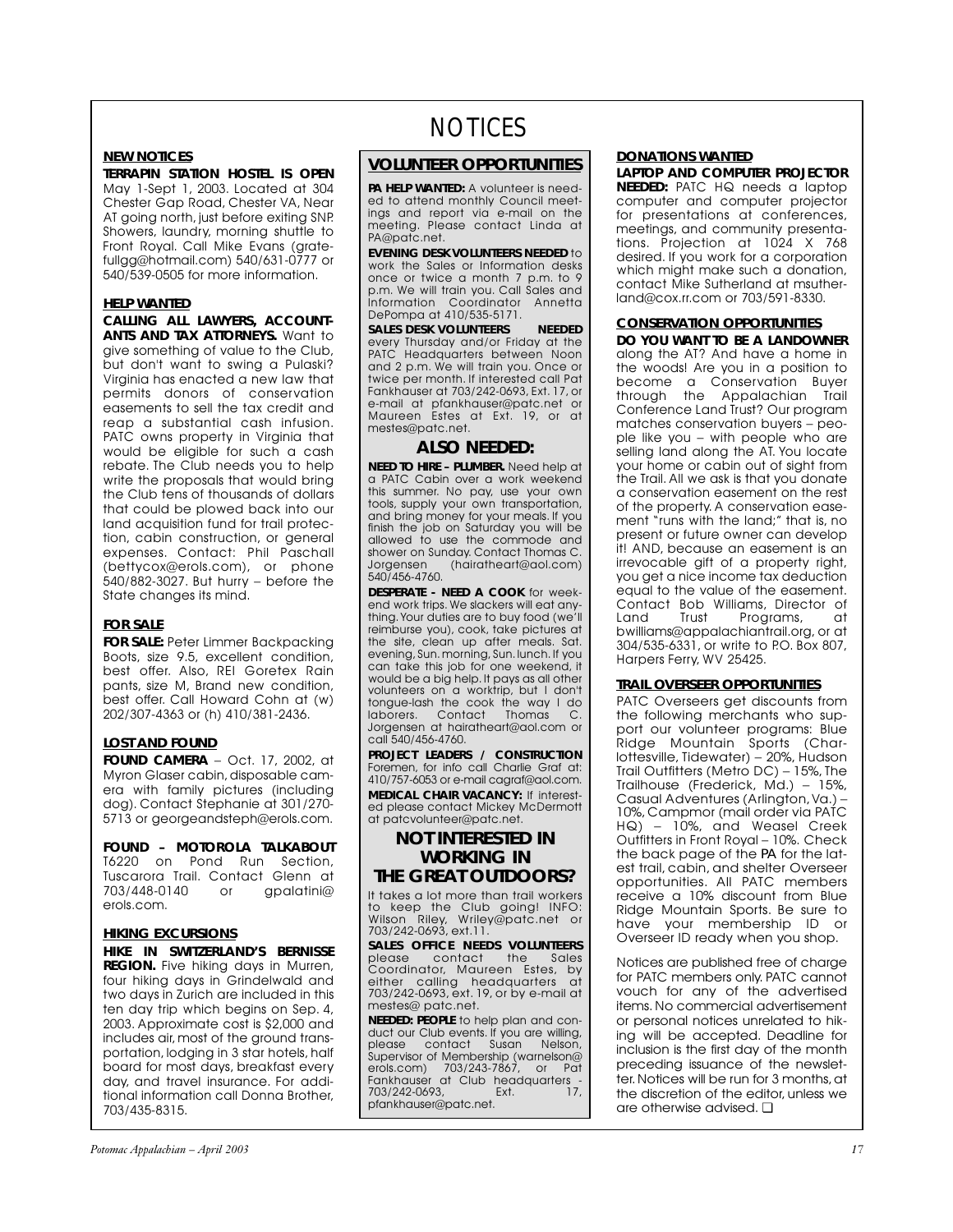# **Trailhead**

The reports are in. Nobody did much in February. There was<br>snow, snow, and more snow, each storm adding to what was there before. So if you haven't been able to check your trail lately, you have a lot of company. We hope by the time the April *PA* hits the streets, spring will really have arrived and the thoughts of this brutal winter will have become history. One still wonders what is waiting for us on that first trip after this winter. Oh, the joy of getting back on the trail for whatever reason!

# **Irish Snow**

At press-time, it is not known if the North District Hoodlums were able to get into SNP for their March Irish worktrip. Even the leprechauns may not be able to deal with all this snow on the ground. Hopefully, all will be thawed out in time for the crew's April South-of-the-Border worktrip. It's kinda' hard to think Tex-Mex when the mountains are still covered with the white stuff.

# **PHT – Winter Excitement**

Winter on the Potomac Heritage Trail continues to excite. Sections of the PHT flooded twice, prompting Overseers to consider requesting scuba gear as trail maintenance equipment. Overseer Ric Francke discovered old blazes for a rough high-water trail that may date to the early '80s when the trail was first rebuilt.

The deep snow from the President's Day storm stopped all but deer, foxes, and snowshoers dead in their tracks. Up to 24 inches of snow can be used for some cross-country skiing fun, but the Park Service didn't plow out the parking lots, so access was difficult.

Just before the big storm, PATC and co-sponsor American Hiking Society led an early-February hike with the House (of Representatives) Trails Caucus. Twenty-eight hearty souls hiked the five miles in six-inch snow. The only casualties from this urban, casual hiker group were that five only wore sneakers. They must have had cold feet!

# **Chainsaw Workshop**

Plans are being made for a chainsaw workshop on April 26 and 27. A number of PATC sawyers need recertification. Contact Heidi Forrest or Bernie Stalmann for more details. Since Esther, our normal cook for these affairs, is not available, Bernie and John McCrea will do a barbecue for Saturday night.

# **Blue & White Plans**

The Blue and White Crew was snowed out in March. The annual trip to clear the SNP Central District AT of winter blowdowns had to be postponed until April. The crew is planning a busy year, including the Annual SNP Overseer Workshop in June, a PATC Trail Crew Olympics in July, and the Annual B&W Crew Chili Fest in August. Check the crew calendar at http://www.blueandwhitecrew.org for our calendar.

# **ExxonMobil Grant**

In January, PATC received a grant from the ExxonMobile foundation, in the sum of \$500. The money was a matching grant that was issued in recognition of the volunteer work performed by Michael Wilson, an ExxonMobil employee and PATC volunteer. Michael works with his brother, Patrick Wilson, on the Buck Hollow Trail. The Wilsons have made significant improvements



*Fran Keenan stands by after felling a dead Hemlock at Meadows Cabin.*

to the trail and lead frequent crew trips to their trail section. Other PATC volunteers might want to ask their employers about similar matching grant programs. Many thanks to Michael Wilson and to the ExxonMobil Foundation.

# **Cabin Fever**

Skyline Drive was closed, the stream crossings were all but impassable, and the trails were buried under FEET of snow, so what's a trail maintainer to do? Prepare for that bumper crop of blowdowns certain to have fallen on the backcountry trails. And what better way for a District Manager to prepare for all that lumber than to recondition his or her growing collection of crosscut saws and make them available to wilderness Overseers. Dan Dueweke has been frequenting yard sales and antique stores buying up all the one-man crosscut saws he could find. Their names are familiar to anyone who's worked with hand tools: Disston, Simonds, Atkins, Fulton, Lakeside, and others with trademarks long since worn away. Despite their age, most of the old saws he finds are in pretty good shape, just dull and a little rusty from many years of hanging in a barn or garage. So what brings them back to life? WD-40, some sandpaper, and a couple hours of careful filing and setting. Once finished and fitted with a supplemental handle, they are ready for their first taste of sawdust in 50 or more years. Now if some of that snow would just melt a little.

*See Trailhead, page 19*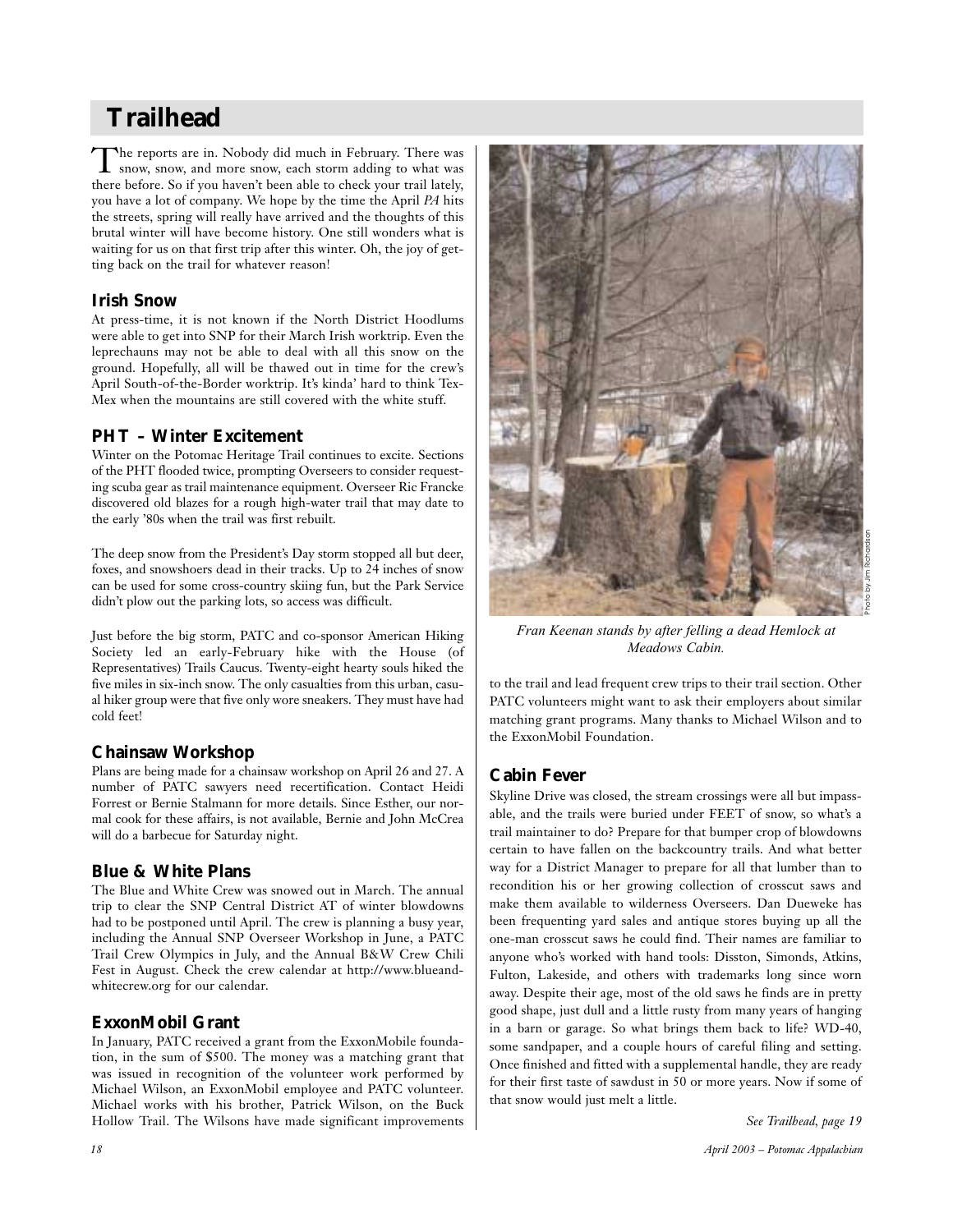### *Trailhead, from page 18*

Those wishing to brush up on their sawyer skills are welcome to join Dan at Blackburn Trail Center the last weekend in April for a course in crosscut saw techniques. Contact Dan Dueweke at danjan@fcc.net or 703/266-3248 for further details.

## **Massanutten Reroute**

The Massanautten Crew is trying to build a short section of the Massanutten Trail to go around a section that is currently shared with ATVs (yeccch!). Ed Brimberg and Wil Kohlbrenner flagged it in December. Planned work trips in January and February were cancelled due to weather. Stay tuned, it will happen.

## **March, Maybe**

Dick Dugan says it will be well into March before we can get out to remove blowdowns on SNP North District side trails. Even then, there will still be snow to trudge through. Trail Patrol reports indicate lots of blowdowns. We will be plenty busy once we can get back on the trails.

# **Snowbound**

Mosby District AT Manager Ed McKnew reports there was little activity on the AT during February. The 50 to 60 inches of snow that fell over the High Knob-Linden-Blue Mountain area during the month kept Overseers and hikers pretty much at fireside.

# **Crew Information and Overseer Guide**

While some of us wait for the snow to melt, others are more compulsive. Don White, Massanutten South District Manager, has developed a brochure titled "What's A Trail Crew?'" The Supervisor of Trails plans to get it printed in the near future and available for the new members meetings and other interested volunteers. Don is also collaborating with the SOT and others to produce a new Overseers guide. The proposed title for this document is "Trail Stewardship: A Handbook for Overseers, Trail Crews, and Crew Leaders." Don says he hopes to replace the proscriptive stuff from the current Handbook (the "Thou Shalt Not's"), making it more in line with the SCC guide, "Lightly on the Land." There will be sections, with steps and pictures, for routine types of maintenance as well as construction (sidehill – full- and half-bench) and rehabilitation, trail design, erosion control, tool use and maintenance, and power tools. He intends to include topics such as leadership, recruiting, planning, and management. It is a long-term project, and Don welcomes contributions and ideas from the Trail community.

# **Meadows in the Snow**

The Cadillac Crew managed one work trip in February to work around Meadows Cabin and tract loop trail. Thanks to cabin Overseer Kim Mathews, the Thursday snow (not the three-footer but the eight inches the week before) on the access road had been plowed. Fran Keenan dispatched a couple of large dead Hemlocks whose falling limbs endangered renters at the spring and along the access road. You know the technique – climb them, rope them, tie them to a truck loaded with firewood for grip, cut a correct notch (critical), then the back cut, and a tug from the truck. Weather in the teens and snow-covered ground required numerous warm-up breaks as the crew cleared brush and ailanthus sprouts from previous clearing. You can't underestimate the value of a good wood stove on very cold days.

## **Western Access**

Pete Gatje reports from the SNP South side trails that he has cancelled three work trips already due to snow and that very little trail work has been accomplished since December. Pete says he has a severe case of cabin fever. Don't we all? However, there is one accomplishment; thanks to an Overseer who lives close to Big Run, we now have PATC trail Overseer access to the Brown Mountain and Rockytop Trails from the SNP western boundary.

# **New Hampshire-Bound**

And there is Mike Sutherland, last year's Volunteer of the Year, who is planning to move to New Hampshire. Mike sold his cabin and property in Fort Valley between the Massanuttens. Some say there isn't enough snow to his liking in northern Virginia. Come back Mike: I think we have solved the problem.

Please send any interesting tale, technical advice, individual or group accomplishments, and trail maintenance questions to Trailhead, c/o Jon Rindt, 621 Skyline Forest Dr., Front Royal, VA 22630 or to jkrindt@erols.com. ❏

| <b>Shelter Overseers</b>    |                                                           |
|-----------------------------|-----------------------------------------------------------|
| Ned & Arlene<br>Hoover      | Wagon Wheel Shelter                                       |
| Trail Overseers             |                                                           |
| Donna & Donald<br>Kline     | Tuscarora Trail - Shelter to Hemlock Road                 |
| Don $&$ Lana<br>Hockenberry | Tuscarora Trail - Cranes Gap to PA Rte. 74                |
| Mark Rietman                | Massanutten Trail – Peters Mill Run to Bear<br>Trap Trail |
| Dale Wilson                 | Morgan Run Trail                                          |
| David Erdman                | Sugarloaf Trail - MD                                      |

**Volunteers Appointed – February**

# *POTOMAC APPALACHIAN*

(UPS-440-280) ©2003, Potomac Appalachian Trail Club, Inc.

Published monthly by the Potomac Appalachian Trail Club, 118 Park Street, S.E., Vienna, VA 22180.

Periodical class postage paid at Vienna, VA. Postmaster: send address changes to: Potomac Appalachian Trail Club, 118 Park Street, S.E., Vienna, VA 22180

Subscription: (Free with PATC membership) \$6.00 annually; \$.70 single copies.

*Potomac Appalachian – April 2003 19*